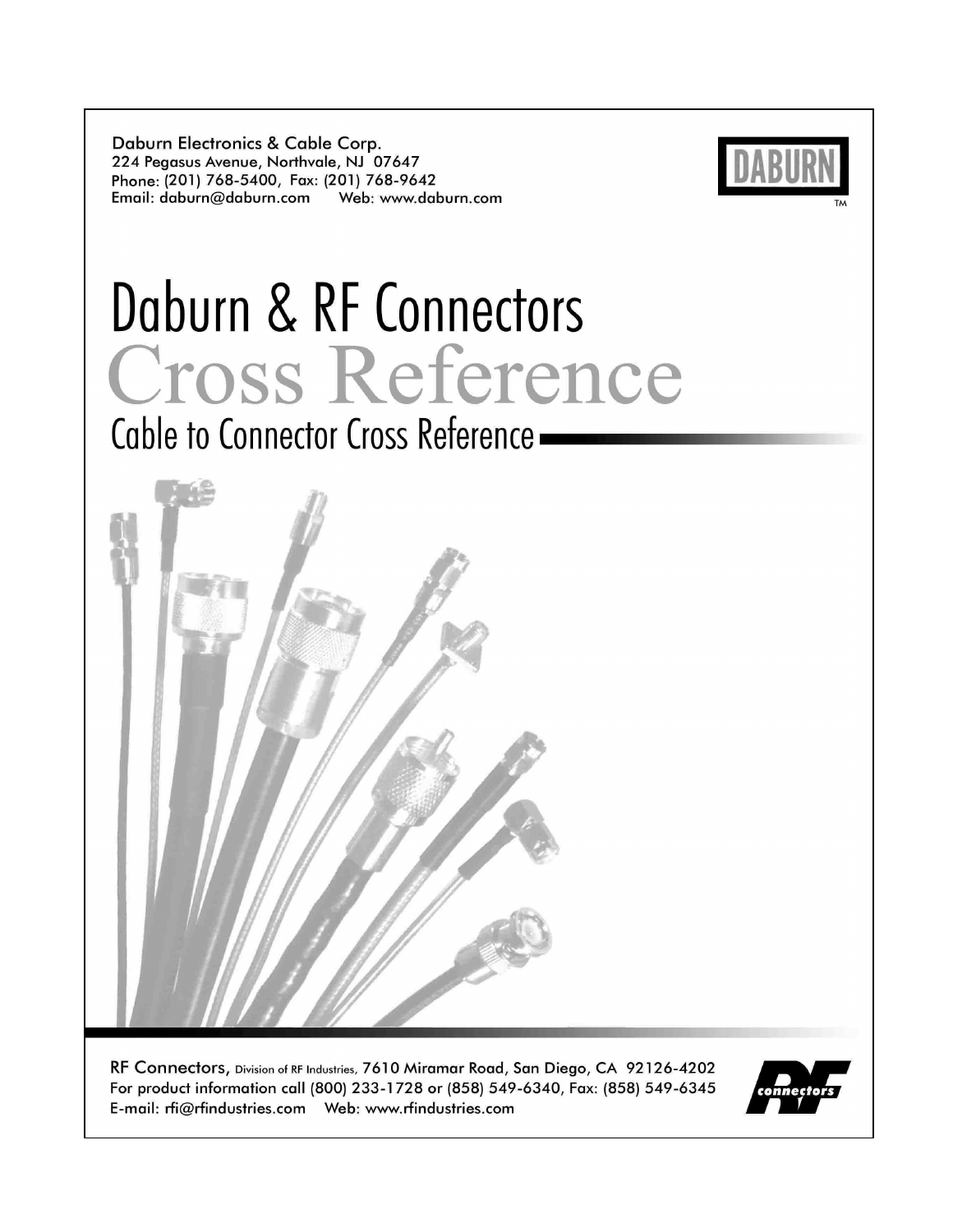# **HOW TO USE THIS MANUAL**

This manual is organized first by DABURN Cable groups and second by the types of RFI connectors available for those groups. The connectors are divided into subgroups by type.

Each connector listing contains the RFI part number, the description and the materials used for each connector. The materials listings consist of the body, shell, pin/contact, and dielectric.

The Cable Number Locator below is supplied for easy cross-referencing by cable number to page number.

### *Example:*

*You need to know if RFI has an N Male Clamp Solder Plug for DABURN 1923.* 

*Refer to the table below for DABURN 1923. Go to page 8. Under the heading for DABURN 1923 you will find RFB-1701-D and RFB-1707-D.* 

From the description and the materials information you are able to determine if one of these connectors works for your application. The legend on page two explains the material codes used in this manual.

**Part numbers with an**  $(*)$  **are special order only.** If you have special requirements, please contact RF Industries' sales department for assistance.

| Cable # | Page # | Cable # | Page # | Cable #        | Page # | Cable #        | Page # |
|---------|--------|---------|--------|----------------|--------|----------------|--------|
|         |        |         |        |                |        |                |        |
| 1923    | 8      | 1928C   |        | 1931A          | 8      | <b>D187A/U</b> | 11     |
| 1925    | 9      | 1929    |        | <b>D6/U</b>    | 10     | <b>D188A/U</b> | 3      |
| 1925C   | 9      | 1929C   |        | <b>D62A</b>    | 8      | <b>D196A/U</b> | 2      |
| 1925F   | 9      | 1930    | 8      | <b>D142B/U</b> |        | D213/U         | 9      |
| 1925X   | 11     | 1930C   | 8      | D174/U         | 3      | D214/U         | 10     |
| 1927    | 10     | 1930F   | 8      | <b>D178B/U</b> | 2      | <b>D316/U</b>  | 3      |
| 1928    |        | 1930L   | 8      | <b>D179B/U</b> | 11     |                |        |

## **DABURN Cable Number Locator**

*The information found in this guide was compiled using specifications that were current at the time of compilation. Please note that manufacturer's specifications are subject to change without notice. We therefore suggest that after using this guide to make your initial connector selections, you should obtain the latest product specifications from this cable manufacturer and RF Industries.*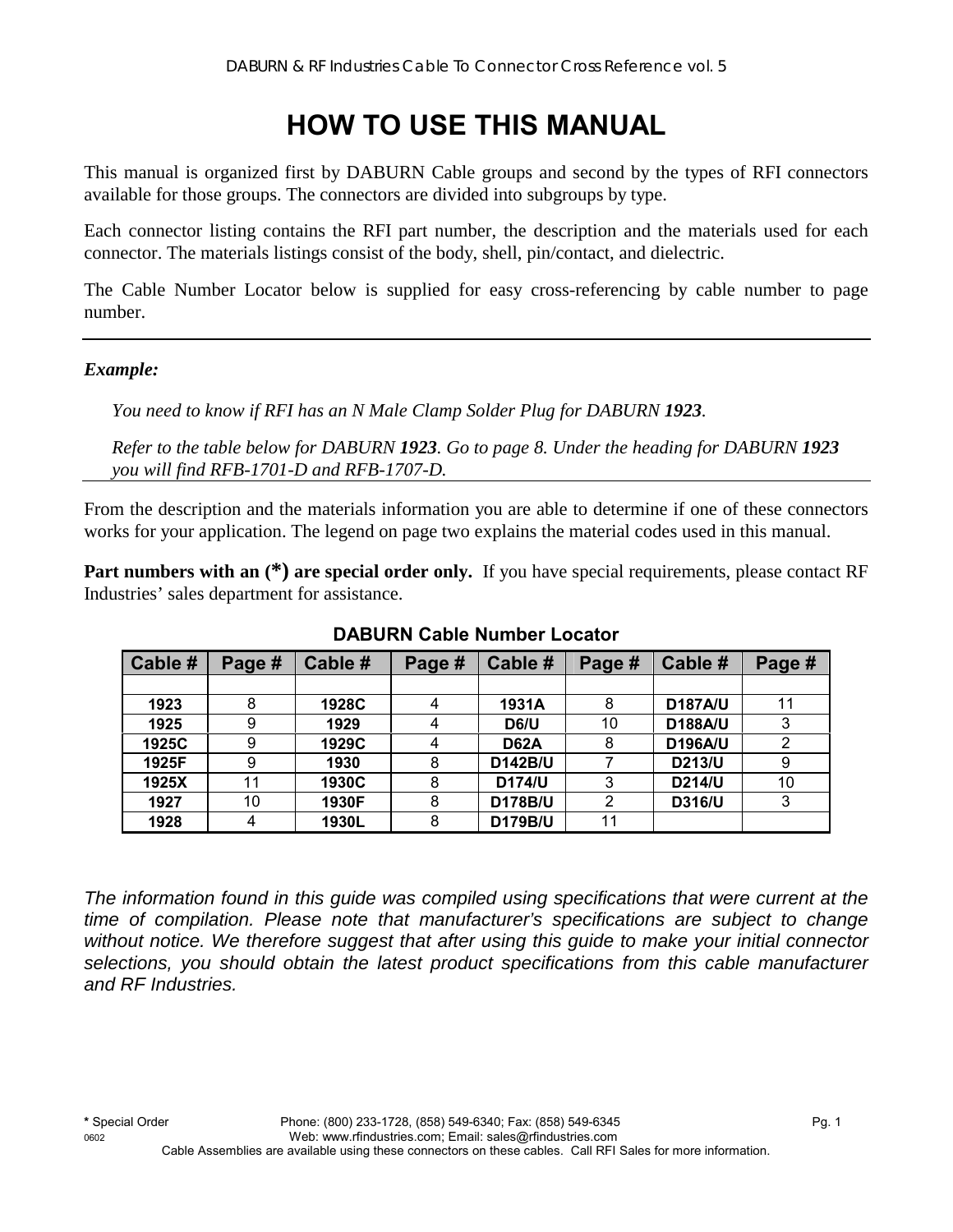## **DABURN & RF INDUSTRIES CABLE TO CONNECTOR CROSS REFERENCE**

| Legend                      |                             |                    |                                    |  |  |  |  |  |
|-----------------------------|-----------------------------|--------------------|------------------------------------|--|--|--|--|--|
| <b>BODY PLATING</b>         | <b>SHELL PLATING</b>        | <b>PIN/CONTACT</b> | <b>DIELECTRIC</b>                  |  |  |  |  |  |
| C - Chrome                  | C - Black Chrome            | $G - Gold$         | <b>B</b> - Bakelite, Dap, Phenolic |  |  |  |  |  |
| $G - Gold$                  | $G - Gold$                  | $N - Nickel$       | <b>D</b> - Delrin, Polypropylene   |  |  |  |  |  |
| $N -$ Nickel                | N - Nickel                  | $S - Silver$       | T-PTFF                             |  |  |  |  |  |
| $S -$ Silver                | S - Silver                  |                    |                                    |  |  |  |  |  |
| <b>SS</b> - Stainless Steel | <b>SS</b> - Stainless Steel |                    |                                    |  |  |  |  |  |

## **DABURN D178B/U, D196A/U**

| <b>PART NUMBER</b> | <b>DESCRIPTION</b>                                           | <b>BODY</b> | <b>SHELL</b>   | P/C         | <b>DIE</b>              |
|--------------------|--------------------------------------------------------------|-------------|----------------|-------------|-------------------------|
|                    | <b>BNC</b>                                                   |             |                |             |                         |
| RFB-1110-1A*       | <b>BNC Male Right Angle Crimp Plug</b>                       | N           | N              | G           | Τ                       |
| <b>RFB-1117-A</b>  | <b>BNC Female Crimp Bulkhead Jack</b>                        | N           | $\overline{a}$ | G           | T                       |
|                    | MМ                                                           |             |                |             |                         |
| <b>RFM-2100</b>    | MM Male Crimp Plug                                           | $\mathsf S$ | $---$          | $\mathsf S$ | $\mathsf T$             |
|                    | <b>TNC</b>                                                   |             |                |             |                         |
| RFT-1218-A*        | TNC Male Right Angle Crimp Plug                              | N           | N              | G           | Τ                       |
|                    | <b>MC Card</b>                                               |             |                |             |                         |
| RMC-6010-A*        | MC Card Right Angle Crimp Plug                               | N           | $\overline{a}$ | G           | $\mathsf{T}$            |
|                    | <b>MCX</b>                                                   |             |                |             |                         |
| <b>RMX-8000-A*</b> | MCX Male Crimp Plug                                          | N           | $---$          | G           | $\top$                  |
| RMX-8010-A*        | MCX Male Right Angle Crimp Plug                              | N           | ---            | G           | $\overline{\mathsf{T}}$ |
| RMX-8010-1A*       | MCX Male Right Angle Crimp Plug                              | G           | $---$          | G           | $\mathsf T$             |
|                    | <b>MMCX</b>                                                  |             |                |             |                         |
| <b>RMX-9000-1A</b> | <b>MMCX Crimp Plug</b>                                       | G           |                | G           | $\mathsf{T}$            |
| <b>RMX-9010-A*</b> | MMCX Right Angle Crimp Plug                                  | ${\sf N}$   | ---            | G           | $\mathsf T$             |
| <b>RMX-9010-1A</b> | MMCX Right Angle Crimp Plug                                  | G           | ---            | G           | T                       |
|                    | <b>Reverse Polarity</b>                                      |             |                |             |                         |
| RP-1212-A*         | TNC Reverse Polarity Bulkhead Crimp Jack (Male Contact)      | N           | ---            | G           | $\mathsf T$             |
| RSA-3252-A-4       | SMA Reverse Polarity Bulkhead Crimp Jack (Male Contact)      | N           | ---            | G           | $\top$                  |
| RSA-3252-A-05*     | SMA Reverse Polarity Bulkhead Crimp Jack (Male Contact)      | SS          | ---            | G           | T                       |
| RSA-3260-A-04*     | SMA Reverse Polarity 2-Hole Flange Crimp Jack (Male Contact) | N           | ---            | G           | $\top$<br>$\mathsf{T}$  |
| RSA-3260-A-05*     | SMA Reverse Polarity 2-Hole Flange Crimp Jack (Male Contact) | SS          | ---            | G           |                         |
|                    | <b>SMA</b>                                                   |             |                |             |                         |
| <b>RSA-3000-A</b>  | SMA Male Crimp Plug                                          | N           | N              | G           | Τ                       |
| RSA-3010-A*        | SMA Male Right Angle Crimp Plug                              | N           | N              | G           | $\top$                  |
| <b>RSA-3252-A</b>  | SMA Female Rear Mount Bulkhead Jack                          | N           | ---            | G           | T                       |
|                    | <b>SMB</b>                                                   |             |                |             |                         |
| <b>RSB-4000-A*</b> | SMB Male Crimp Plug                                          | N           | $---$          | G           | Τ                       |
|                    | <b>Reverse Thread</b>                                        |             |                |             |                         |
| RT-3000-A*         | SMA Reverse Thread Crimp Plug                                | ${\sf N}$   | N              | G           | $\top$                  |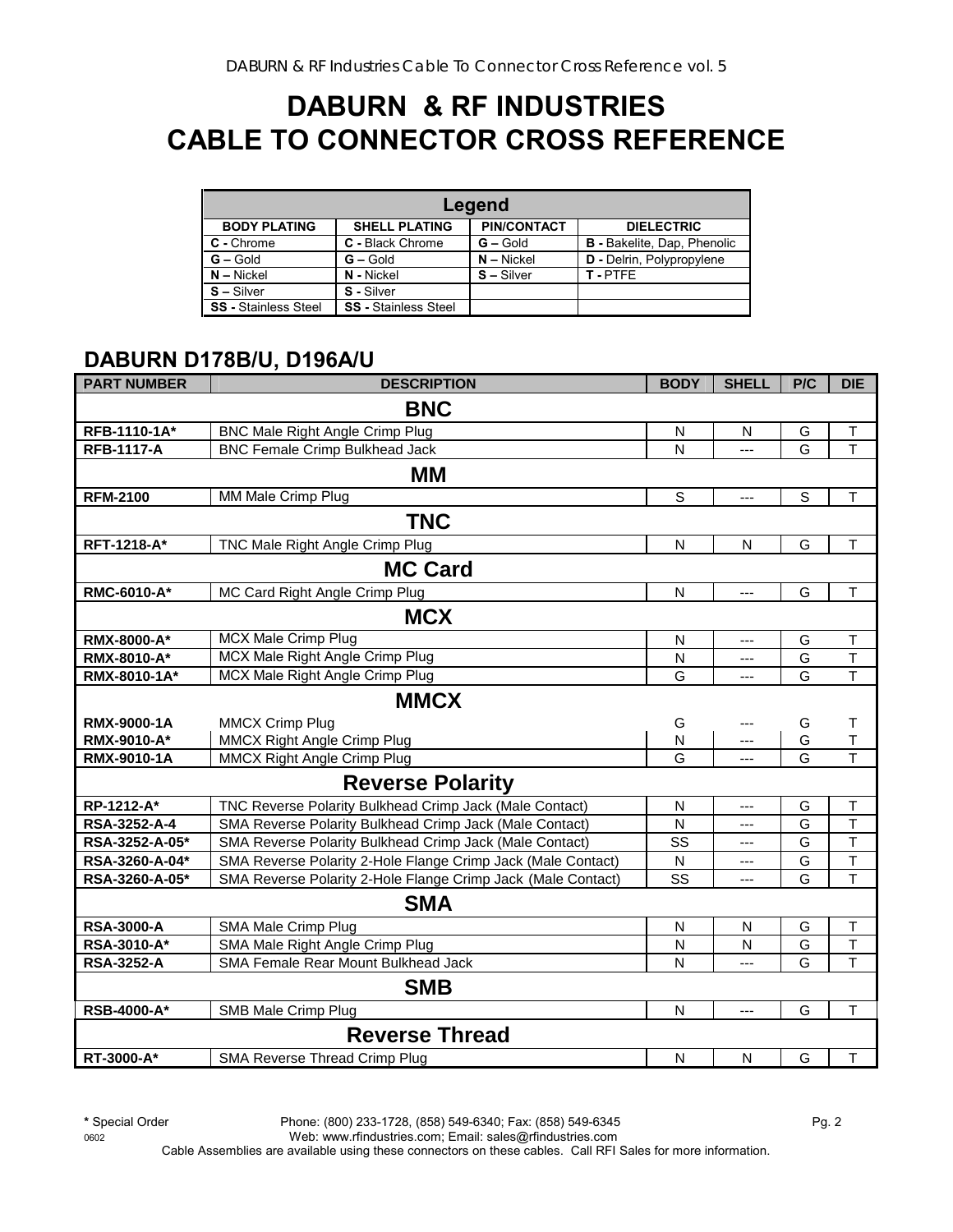## **DABURN D174/U, D188A/U, D316/U**

| <b>PART NUMBER</b> | <b>DESCRIPTION</b>                                                | <b>BODY</b> | <b>SHELL</b>             | P/C         | <b>DIE</b>              |
|--------------------|-------------------------------------------------------------------|-------------|--------------------------|-------------|-------------------------|
|                    | 1.0/2.3                                                           |             |                          |             |                         |
| RF123-7000-B       | 1.0/2.3 Series Male Snap-On Crimp Plug                            | N           | $---$                    | G           | Τ                       |
| RF123-7001-B       | 1.0/2.3 Series Male Slide-On Crimp Plug                           | N           | ---                      | G           | $\top$                  |
| RF123-7002-B       | 1.0/2.3 Series Male Screw-On Crimp Plug                           | N           | ---                      | G           | $\top$                  |
| RF123-7050-1B      | 1.0/2.3 Series Female Slide-On Crimp Jack                         | G           | ---                      | G           | $\top$                  |
| RF123-7052-1B      | 1.0/2.3 Series Female Crimp Bulkhead Jack                         | G           | ---                      | G           | $\mathsf T$             |
|                    | <b>BNC</b>                                                        |             |                          |             |                         |
| <b>RFB-1100-B</b>  | <b>BNC Male Clamp Solder Plug</b>                                 | N           | N                        | G           | $\top$                  |
| RFB-1106-5         | BNC Male Crimp Plug (Large Ferrule)                               | N           | N                        | G           | $\top$                  |
| RFB-1106-6         | <b>BNC Male Crimp Plug (Small Ferrule)</b>                        | N           | N                        | G           | $\mathsf T$             |
| <b>RFB-1110-B</b>  | BNC Male R/A Crimp Plug                                           | N           | N                        | G           | $\overline{\mathsf{T}}$ |
| RFB-1116-B-03      | BNC Female Crimp Front-Mount Bulkhead Jack                        | N           | ---                      | G           | $\top$                  |
| <b>RFB-1117-BT</b> | <b>BNC Female Crimp Rear-Mount Bulkhead, Panel Thickness .200</b> | N           | ---                      | G           | $\overline{\mathsf{T}}$ |
| RFB-1117-BT-03     | <b>BNC Female Crimp Rear-Mount Bulkhead, Panel Thickness .140</b> | N           | ---                      | G           | $\overline{\mathsf{T}}$ |
| <b>RFB-1123-B</b>  | <b>BNC Female Crimp Socket Jack</b>                               | N           | ---                      | G           | T                       |
|                    | <b>FME</b>                                                        |             |                          |             |                         |
| <b>RFE-6000-B</b>  | FME Male Crimp Plug                                               | N           | N                        | G           | $\mathsf T$             |
|                    | <b>MM</b>                                                         |             |                          |             |                         |
| RFM-2100-1         | MM Male Crimp Plug                                                | $\mathsf S$ | ---                      | $\mathbf S$ | $\top$                  |
|                    | N                                                                 |             |                          |             |                         |
| RFN-1005-B-03      | N Male Crimp Plug                                                 | N           | N                        | G           | $\mathsf T$             |
| RFN-1009-B-03*     | N Male Right Angle Crimp Plug, Square Body                        | N           | N                        | G           | $\mathsf T$             |
| RFN-1022-18        | N Female Crimp Bulkhead Rear-Mount Jack                           | N           | ---                      | G           | $\top$                  |
| RFN-1022-8         | N Female Crimp Bulkhead Rear-Mount Jack w/ O-Ring                 | N           | ---                      | G           | $\mathsf T$             |
| <b>RFN-1027-B</b>  | N Female Crimp Jack                                               | S           | ---                      | G           | $\mathsf{T}$            |
|                    | <b>Modified Shell TNC</b>                                         |             |                          |             |                         |
| <b>RFS-2002</b>    | Modified TNC Male Clamp Plug w/ Extended Threads                  | N           | ---                      | G           | D                       |
|                    | <b>TNC</b>                                                        |             |                          |             |                         |
| RFT-1201-1B*       | <b>TNC Male Clamp Plug</b>                                        | N           | N                        | G           | $\sf T$                 |
| RFT-1202-3         | <b>TNC Male Crimp Plug</b>                                        | N           | N                        | G           | D                       |
| <b>RFT-1212-B</b>  | TNC Female Crimp Rear-Mount Bulkhead                              | N           | ---                      | G           | D                       |
|                    | <b>Mini-UHF</b>                                                   |             |                          |             |                         |
| <b>RFU-600-3</b>   | Mini-UHF Male Crimp Plug                                          | N           | N                        | G           | T                       |
| RFU-600-10B*       | Mini-UHF Male Right Angle Crimp Plug                              | N           | N                        | G           | T                       |
| RFU-601-3          | Mini-UHF Female Crimp Jack                                        | N           | ---                      | G           | $\top$                  |
| RFU-617-01         | Mini-UHF Female Crimp Rear-Mount Bulkhead with Hardware           | N           | ---                      | G           | D                       |
| <b>RFU-617-B</b>   | Mini-UHF Female Crimp Rear-Mount Bulkhead                         | N           | ---                      | G           | D                       |
|                    | <b>MC Card</b>                                                    |             |                          |             |                         |
| <b>RMC-6010-B</b>  | MC Card Straight Crimp Plug                                       | N           | ---                      | G           | Τ                       |
| <b>RMC-6010-B</b>  | MC Card Right Angle Crimp Plug                                    | N           | ---                      | G           | T                       |
|                    | <b>MCX</b>                                                        |             |                          |             |                         |
| <b>RMX-8000-B</b>  | MCX Male Crimp Plug                                               | N           | $\overline{\phantom{a}}$ | G           | т                       |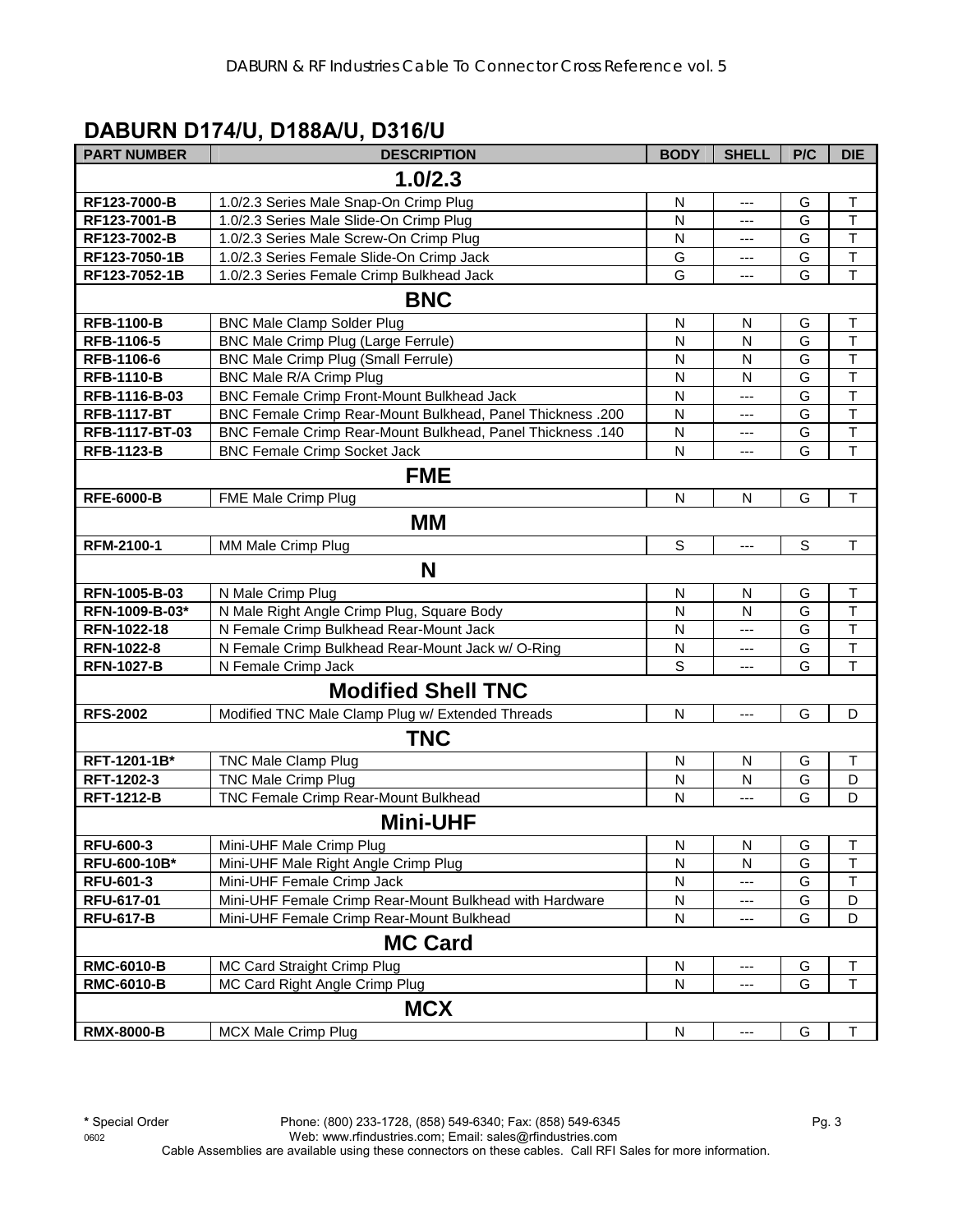| <b>RMX-8000-1B</b>                 |                                                                   |                   |                | G      |                              |  |  |  |
|------------------------------------|-------------------------------------------------------------------|-------------------|----------------|--------|------------------------------|--|--|--|
| <b>RMX-8010-B</b>                  | <b>MCX Male Crimp Plug</b><br>MCX Male Right Angle Crimp Plug     | G<br>N            | ---<br>---     | G      | Τ<br>$\top$                  |  |  |  |
| <b>RMX-8010-1B</b>                 | MCX Male Right Angle Crimp Plug                                   | G                 |                | G      | $\overline{\mathsf{T}}$      |  |  |  |
|                                    |                                                                   |                   |                |        |                              |  |  |  |
| <b>MMCX</b>                        |                                                                   |                   |                |        |                              |  |  |  |
| <b>RMX-9000-1B</b>                 | MMCX Male Crimp Plug                                              | G                 | $\overline{a}$ | G      | T                            |  |  |  |
| <b>PART NUMBER</b>                 | <b>DESCRIPTION</b>                                                | <b>BODY</b>       | <b>SHELL</b>   | P/C    | <b>DIE</b>                   |  |  |  |
| <b>RMX-9010-1B</b>                 | MMCX Male Right Angle Crimp Plug                                  | G                 |                | G      | $\mathsf T$                  |  |  |  |
| <b>RMX-9050-1B</b>                 | <b>MMCX Female Crimp Jack</b>                                     | G                 |                | G      | $\overline{\mathsf{T}}$      |  |  |  |
|                                    | <b>Reverse Polarity</b>                                           |                   |                |        |                              |  |  |  |
| <b>RP-1117-BT</b>                  | BNC Reverse Polarity Crimp Bulkhead Jack (Male Contact)           | N                 | N              | G      | Τ                            |  |  |  |
| RP-1202-1B                         | TNC Reverse Polarity Crimp Plug (Female Contact)                  | $\mathsf{N}$      | $\mathsf{N}$   | G      | $\overline{\mathsf{T}}$      |  |  |  |
| <b>RP-1212-B</b>                   | TNC Reverse Polarity Rear-Mount Crimp B/H Jack (Male Contact)     | N                 | ${\sf N}$      | G      | $\overline{\mathsf{T}}$      |  |  |  |
| <b>RP-1216-B</b>                   | TNC Reverse Polarity Crimp Jack (Male Contact)                    | N                 | $\overline{a}$ | G      | $\overline{\mathsf{T}}$      |  |  |  |
| <b>RP-3000-B</b>                   | SMA Reverse Polarity Crimp Plug (Female Contact)                  | N                 | N              | G      | $\overline{\mathsf{T}}$      |  |  |  |
| RP-3000-1B                         | SMA Reverse Polarity Crimp Plug (Female Contact)                  | G                 | G              | G      | $\overline{\mathsf{T}}$      |  |  |  |
| RP-3010-1B                         | SMA Reverse Polarity Right Angle Crimp Plug (Female Contact)      | G                 | G              | G      | T                            |  |  |  |
| RP-3050-1B                         | SMA Reverse Polarity Female Crimp Jack (Male Contact)             | G                 | G              | G      | $\overline{\mathsf{T}}$      |  |  |  |
| RP-3252-1B                         | SMA Reverse Polarity Crimp Bulkhead Jack (Male Contact)           | G                 | G              | G      | T                            |  |  |  |
| <b>RP-4252-B</b>                   | SMB Reverse Polarity Crimp Bulkhead Jack (Female Contact)         | $\mathsf{N}$      | $\overline{a}$ | G      | $\top$                       |  |  |  |
|                                    | <b>SMA</b>                                                        |                   |                |        |                              |  |  |  |
| <b>RSA-3000-1B</b>                 | SMA Male Crimp Plug                                               | G                 | G              | G      | $\top$                       |  |  |  |
| <b>RSA-3000-B</b>                  | SMA Male Crimp Plug                                               | $\mathsf{N}$      | $\mathsf{N}$   | G      | $\mathsf T$                  |  |  |  |
| <b>RSA-3000-B-SS</b>               | SMA Male Crimp Plug                                               | SS                | SS             | G      | T                            |  |  |  |
| RSA-3000-1B-03                     | SMA Male Crimp Plug                                               | G                 | SS             | G      | T                            |  |  |  |
| RSA-3000-7-B*                      | SMA Male Crimp Plug                                               | SS                | SS             | G      | $\overline{\mathsf{T}}$      |  |  |  |
| <b>RSA-3010-1B</b>                 | SMA Male Right Angle Crimp Plug                                   | G                 | G              | G      | $\mathsf T$                  |  |  |  |
| RSA-3010-1B-04                     | SMA Male Right Angle Crimp Plug                                   | G                 | SS             | G      | $\sf T$                      |  |  |  |
| <b>RSA-3010-B</b>                  | SMA Male Right Angle Crimp Plug                                   | N                 | N              | G      | $\overline{\mathsf{T}}$      |  |  |  |
| <b>RSA-3010-B-SS</b>               | SMA Male Right Angle Crimp Plug                                   | SS                | SS             | G      | T                            |  |  |  |
| <b>RSA-3050-1B</b>                 | SMA Female Crimp Jack                                             | G                 | G              | G      | T                            |  |  |  |
| <b>RSA-3050-B</b>                  | SMA Female Crimp Jack                                             | $\mathsf{N}$      | N              | G      | $\overline{\mathsf{T}}$      |  |  |  |
| <b>RSA-3100-B</b>                  | SMA Male Clamp Solder Plug                                        | $\mathsf{N}$      | N              | G      | $\overline{\mathsf{T}}$      |  |  |  |
| <b>RSA-3110-B</b>                  | SMA Male Right Angle Clamp Plug                                   | $\mathsf{N}$      | N              | G<br>G | T<br>$\overline{\mathsf{T}}$ |  |  |  |
| <b>RSA-3252-B</b><br>RSA-3252-B-03 | SMA Female Bulkhead, W/O Gasket<br>SMA Female Bulkhead, W/ Gasket | $\mathsf{N}$<br>N | N<br>N         | G      | $\overline{T}$               |  |  |  |
|                                    |                                                                   |                   |                |        |                              |  |  |  |
|                                    | <b>SMB</b>                                                        |                   |                |        |                              |  |  |  |
| <b>RSB-4000-B</b>                  | SMB Crimp Plug                                                    | N                 | ---            | G      | Т                            |  |  |  |
| RSB-4000-B-03                      | SMB Crimp Plug (See Catalog)                                      | N                 |                | G      | $\sf T$                      |  |  |  |
| <b>RSB-4000-1B</b>                 | <b>SMB Crimp Plug</b>                                             | G                 |                | G      | T                            |  |  |  |
| <b>RSB-4010-B</b>                  | SMB Right Angle Crimp Plug                                        | N                 |                | G      | T                            |  |  |  |
| <b>RSB-4010-1B</b>                 | SMB Right Angle Crimp Plug                                        | G                 | ---            | G      | $\overline{\mathsf{T}}$      |  |  |  |
| <b>RSB-4050-B</b>                  | SMB Crimp Jack                                                    | $\mathsf{N}$      | ---            | G      | $\mathsf T$                  |  |  |  |
| <b>RSB-4050-1B</b>                 | SMB Crimp Jack                                                    | G                 | ---            | G      | $\sf T$                      |  |  |  |
| <b>RSB-4055-1B</b>                 | SMB Right Angle Crimp Jack                                        | G                 | ---            | G      | $\overline{\mathsf{T}}$      |  |  |  |
| <b>RSB-4100-B</b>                  | SMB Clamp Plug                                                    | N                 | ---            | G      | $\mathsf T$<br>T             |  |  |  |
| <b>RSB-4252-B</b>                  | SMB Jack, Crimp Bulkhead, Rear-Mount, W/ D-Flat                   | N                 | ---            | G      |                              |  |  |  |
|                                    | <b>Reverse Thread</b>                                             |                   |                |        |                              |  |  |  |
| RT-3252-1B-04                      | SMA Reverse Thread Female Crimp                                   | $\mathsf{N}$      | $\overline{a}$ | G      | T                            |  |  |  |

## **DABURN 1929, 1928, 1929C, 1928C**

| <b>PART NUMBER</b> | <b>DESCRIPTION</b> | <b>BODY</b> | <b>SHELL</b> | P/C | <b>DIE</b> |
|--------------------|--------------------|-------------|--------------|-----|------------|
|                    |                    |             |              |     |            |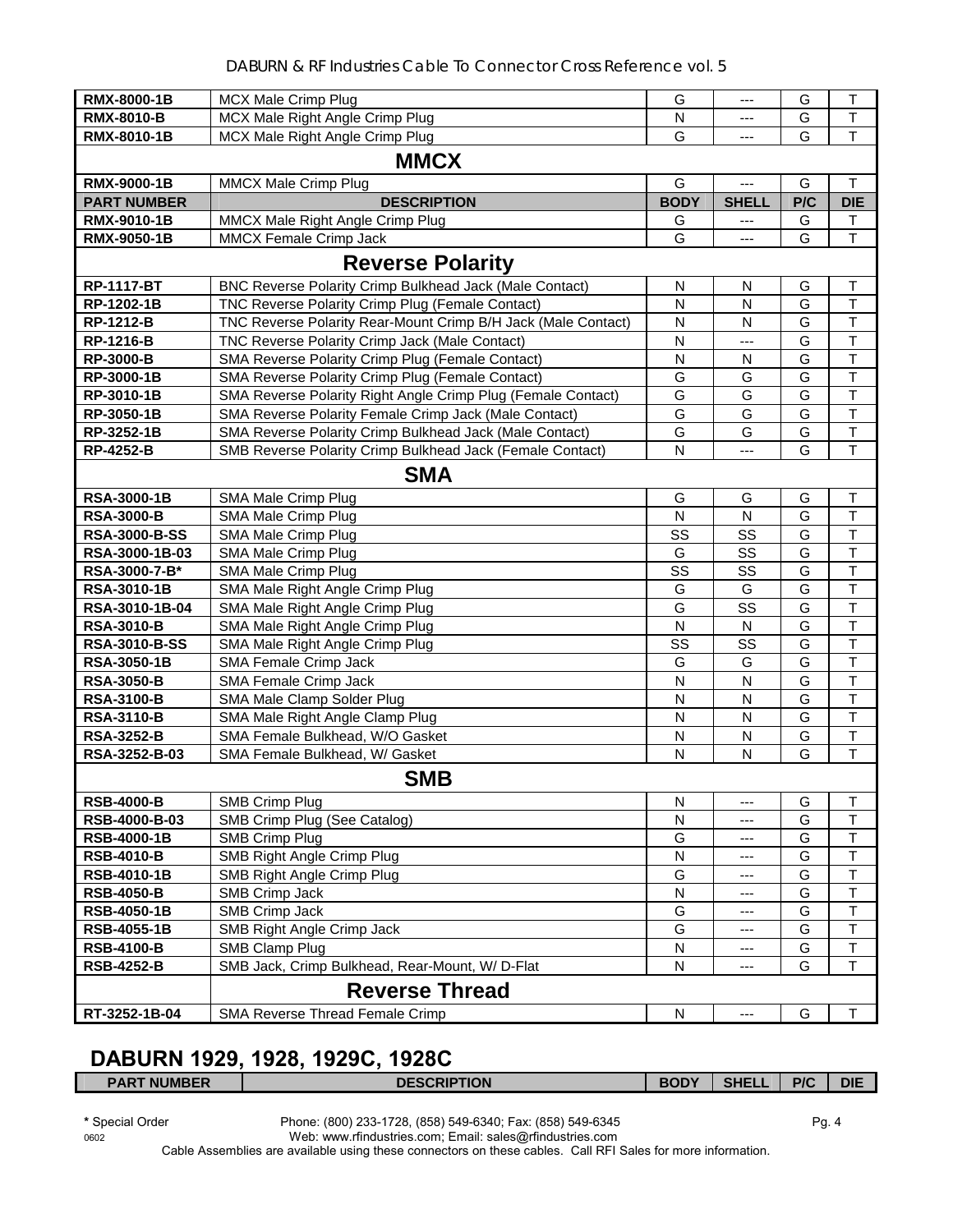| <b>BNC</b>          |                                                                                   |                |                          |             |                         |  |
|---------------------|-----------------------------------------------------------------------------------|----------------|--------------------------|-------------|-------------------------|--|
| RFB-1100-2          | BNC Male Clamp Solder Plug (Captive Pin); UG-88D/U                                | N              | N                        | G           | D                       |  |
| <b>RFB-1100-2ST</b> | BNC Clamp Solder Plug(Captive Pin); UG-88/U, C/U, D/U, E/U                        | $\mathbf S$    | S                        | G           | T                       |  |
| <b>RFB-1102-T</b>   | <b>BNC Male Solderless Plug</b>                                                   | N              | N                        | S           | T                       |  |
| <b>RFB-1104</b>     | <b>BNC Male Twist-on Plug</b>                                                     | N              | $\mathsf{N}$             | S           | D                       |  |
| RFB-1106-2          | BNC Male Crimp Plug; UG-1785/U                                                    | N              | N                        | G           | D                       |  |
| <b>RFB-1106-2ST</b> | BNC Male Crimp Plug; UG-1785/U                                                    | S              | S                        | G           | T                       |  |
| <b>PART NUMBER</b>  | <b>DESCRIPTION</b>                                                                | <b>BODY</b>    | <b>SHELL</b>             | P/C         | <b>DIE</b>              |  |
| <b>RFB-1106-2T</b>  | BNC Male Crimp Plug; UG-1785/U                                                    | N              | N                        | G           | т                       |  |
| RFB-1106-9          | BNC Male Q/D Univ. Crimp Plug; for BNC, TNC, & N Female                           | N              | N                        | G           | D                       |  |
| RFB-1106-C-03       | BNC Male Crimp with BeCu Contact                                                  | N              | N                        | G           | D                       |  |
| RFB-1110-C-04       | <b>BNC Male Right Angle Clamp Plug</b>                                            | $\mathsf{S}$   | $\mathsf S$              | G           | $\overline{\mathsf{T}}$ |  |
| <b>RFB-1110-S</b>   | BNC Male Right Angle Solder Plug; UG-913/U, A/U                                   | S              | S                        | S           | $\mathsf T$             |  |
| RFB-1110-1          | <b>BNC Male Right Angle Crimp Plug</b>                                            | N              | N                        | G           | $\top$                  |  |
| RFB-1110-C-04       | BNC Male Right Angle Clamp Plug                                                   | S              | S                        | G           | $\mathsf T$             |  |
| <b>RFB-1117</b>     | <b>BNC Female Crimp Bulkhead Jack</b>                                             | N              | $\overline{a}$           | G           | D                       |  |
| <b>RFB-1121</b>     | <b>BNC Female Twist-on Jack</b>                                                   | N              | ---                      | S           | D                       |  |
| RFB-1123-1          | <b>BNC Female Crimp Jack</b>                                                      | N              | ---                      | G           | $\mathsf T$             |  |
| <b>RFB-1160</b>     | BNC Wall Plate Flush Mount Crimp Jack                                             | N              | ---                      | G           | D                       |  |
| <b>RFB-1161</b>     | BNC Wall Plate Flush Mount Twist on Jack                                          | N              | $\overline{a}$           | G           | D                       |  |
|                     | <b>7/16 Din</b>                                                                   |                |                          |             |                         |  |
| RFD-1600-2-C        | 7/16 Din Male Clamp Plug Combo Straight or Right Angle                            | $\mathbb S$    | S                        | S           | $\top$                  |  |
| RFD-1605-2-C        | 7/16 Din Male Crimp Plug Combo Straight or Right Angle                            | S              | S                        | S           | $\mathsf T$             |  |
| RFD-1625-2-C        | 7/16 Din Female Clamp Jack Combo Straight or Right Angle                          | $\mathsf{S}$   | ---                      | S           | $\overline{\mathsf{T}}$ |  |
| RFD-1630-2-C        | 7/16 Din Female Crimp Jack Combo Straight or Right Angle                          | $\mathsf S$    | ---                      | $\mathbf S$ | $\mathsf T$             |  |
| RFD-1641-2-C*       | 7/16 Din Female 4-Hole Flange Clamp Panel Mount, Combo<br>Straight or Right Angle | S              | ---                      | S           | $\mathsf{T}$            |  |
| RFD-1642-2-C*       | 7/16 Din Female 4-Hole Flange Crimp Panel Mount, Combo<br>Straight or Right Angle | $\mathbf S$    | ---                      | S           | $\mathsf{T}$            |  |
|                     | <b>FME</b>                                                                        |                |                          |             |                         |  |
| <b>RFE-6000-C</b>   | FME Male Crimp                                                                    | N              | ---                      | G           | $\top$                  |  |
| RFE-6000-6C*        | FME Male Crimp, Black                                                             | C              | ---                      | G           | $\mathsf{T}$            |  |
| <b>RFE-6050-C</b>   | <b>FME Female Crimp</b>                                                           | N              | $---$                    | G           | $\overline{\mathsf{T}}$ |  |
| RFE-6050-6C*        | FME Female Crimp, Black                                                           | C              | $\overline{\phantom{a}}$ | G           | $\mathsf T$             |  |
|                     | N                                                                                 |                |                          |             |                         |  |
| <b>RFN-1000-N</b>   | N Male Solder Clamp Plug; UG-536 B/U                                              | ${\sf N}$      | N                        | G           | $\sf T$                 |  |
| <b>RFN-1000-1S</b>  | N Male Solder Clamp Plug; UG-536 A/U                                              | S              | S                        | G           | $\top$                  |  |
| <b>RFN-1001-S</b>   | N Male Solder Plug                                                                | S              | S                        | G           | Τ                       |  |
| <b>RFN-1005-2N</b>  | N Male Crimp Plug                                                                 | N              | N                        | G           | T                       |  |
| <b>RFN-1005-3C</b>  | N Male Crimp Plug                                                                 | $\mathbb S$    | S                        | G           | Τ                       |  |
| <b>RFN-1005-5</b>   | N Male Crimp Plug (Quick Disconnect)                                              | $\mathsf S$    | S                        | G           | $\top$                  |  |
| <b>RFN-1009-C</b>   | N Male Right Angle Crimp Plug                                                     | $\mathbb S$    | S                        | G           | T                       |  |
| RFN-1009-C-03       | N Male Right Angle Crimp Plug, Square Body                                        | $\overline{s}$ | S                        | G           | $\top$                  |  |
| RFN-1021-6          | N Female Chassis, 4-Hole Flange, Solder Clamp                                     | $\mathsf S$    | ---                      | G           | $\mathsf T$             |  |
| <b>RFN-1022-8-C</b> | N Female Crimp Blkhd, Rear Mount w/ O-Ring, for RG-58/U                           | N              |                          | G           | т                       |  |
| RFN-1025-1          | N Female Cable Clamp Jack; UG-536B/U                                              | $\mathbb S$    | ---                      | G           | Τ                       |  |
| <b>RFN-1027</b>     | N Female Crimp Cable Jack                                                         | S              | ---                      | G           | T                       |  |
|                     | <b>Modified Shell SMA</b>                                                         |                |                          |             |                         |  |
| <b>RFS-2006</b>     | SMA Male Right Angle Crimp with Modified Shell                                    | ${\sf N}$      | ---                      | G           | Τ                       |  |
|                     | <b>TNC</b>                                                                        |                |                          |             |                         |  |
| <b>RFT-1200</b>     | TNC Male Clamp Solder Plug; MS39012/26-0101                                       | N              | N                        | S           | Т                       |  |
| RFT-1202-2          | TNC Male Crimp Plug (Captive Pin); MS39012/26-0011                                | N              | N                        | G           | D                       |  |
| * Special Order     | Phone: (800) 233-1728, (858) 549-6340; Fax: (858) 549-6345                        |                |                          | Pg. 5       |                         |  |

0602 Web: www.rfindustries.com; Email: sales@rfindustries.com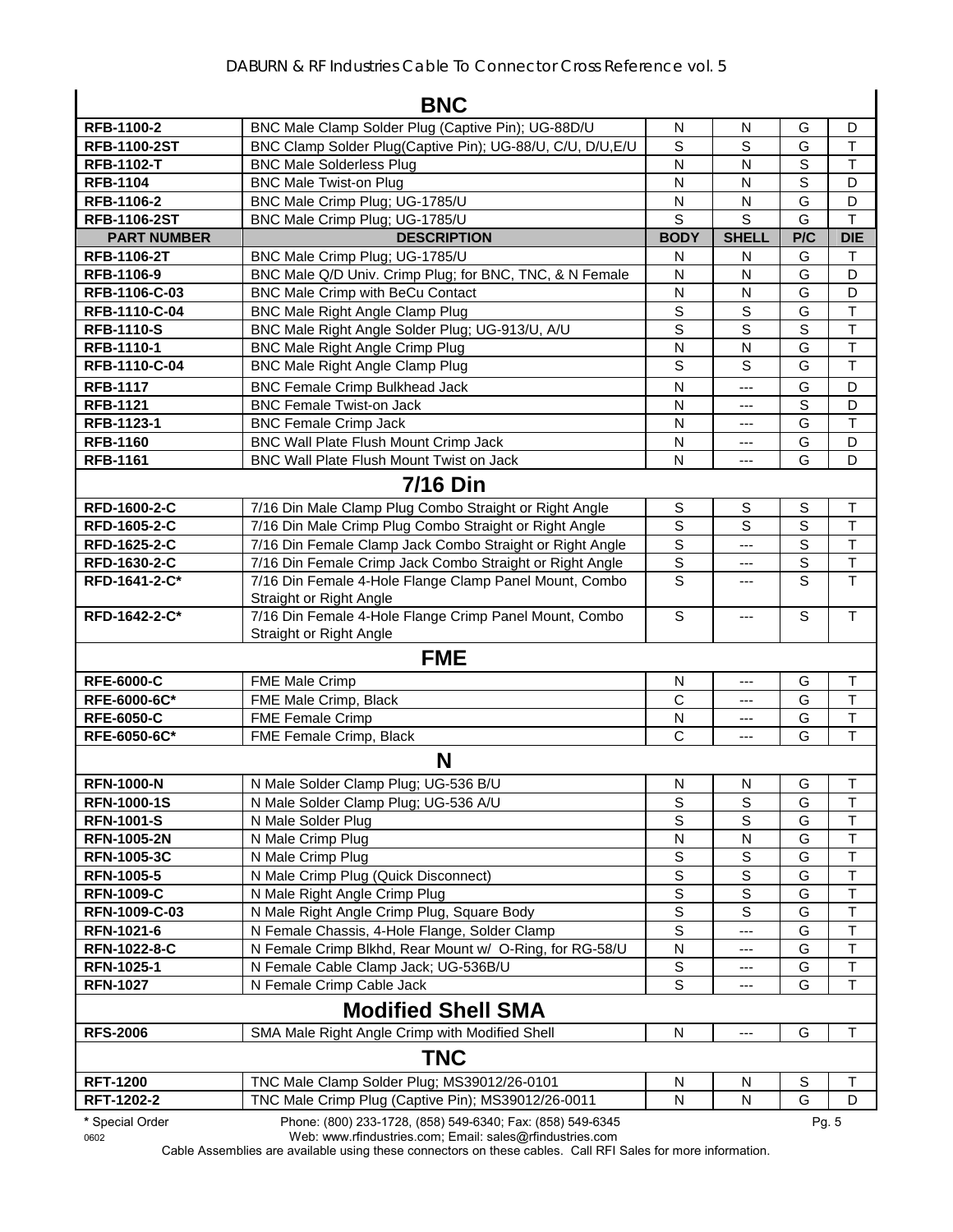| <b>RFT-1202-2B</b>       | TNC Male Crimp Plug (Black Body); MS39012/26-001                    | C                       | C              | G           | D                |
|--------------------------|---------------------------------------------------------------------|-------------------------|----------------|-------------|------------------|
| RFT-1202-2T              | TNC Male Crimp Plug (Captive Pin); MS39012/26-0011                  | N                       | N              | G           | $\top$           |
| RFT-1202-5               | TNC Male Crimp Plug; (Quick Disconnect)                             | N                       | $\mathsf{N}$   | G           | D                |
| <b>RFT-1204</b>          | <b>TNC Male Solderless Plug</b>                                     | $\mathsf{N}$            | N              | $\mathsf S$ | D                |
| <b>RFT-1206</b>          | TNC Male Twist on Plug; AMP 2221983-7                               | N                       | N              | $\mathbb S$ | D                |
| <b>RFT-1212</b>          | TNC Female Crimp Bulkhead Jack; MS39012/23329/4-14                  | N                       | $\overline{a}$ | G           | D                |
| <b>RFT-1214</b>          | TNC Female Twist on Cable Jack                                      | $\mathsf{N}$            | ---            | S           | D                |
| RFT-1216-1               | TNC Female Crimp Cable Jack; MS39012/27-0504                        | N                       | ---            | G           | D                |
| <b>RFT-1218</b>          | TNC Male R/A Crimp Plug; MS39012/30-0504                            | N                       | N              | G           | T                |
| <b>PART NUMBER</b>       | <b>DESCRIPTION</b>                                                  | <b>BODY</b>             | <b>SHELL</b>   | P/C         | <b>DIE</b>       |
|                          | <b>UHF</b>                                                          |                         |                |             |                  |
| <b>RFU-500</b>           | UHF Solder Plug; PL-259; Use with RFU-530 Reducer                   | S                       | N              | S           | Dap              |
| <b>RFU-501</b>           | UHF Solder Plug; PL-259; Use with RFU-530-S Reducer                 | S                       | S              | S           | Τ                |
| <b>RFU-504</b>           | UHF Male Push on Ferrule (No Installation Tools); PL-259            | N                       | N              | S           | Dap              |
| <b>RFU-505</b>           | <b>UHF Male Crimp Plug</b>                                          | $\mathsf{N}$            | N              | S           | Dap              |
| <b>RFU-505-ST</b>        | <b>UHF Male Crimp Plug</b>                                          | $\mathsf S$             | S              | S           | Τ                |
| <b>RFU-505-5</b>         | UHF Male Crimp Plug (Short Crimp)                                   | N                       | N              | N           | D                |
| <b>RFU-520</b>           | UHF Female Cable Clamp Jack                                         | N                       | ---            | S           | $\mathsf T$      |
| <b>RFU-527</b>           | <b>UHF Female Crimp</b>                                             | $\overline{\mathsf{N}}$ | N              | S           | D                |
| <b>RFU-527-T</b>         | <b>UHF Female Crimp Jack</b>                                        | $\mathsf{N}$            | ---            | S           | $\mathsf{T}$     |
| <b>RFU-530</b>           | Adapter/Reducer; Use with RFU-500                                   | N                       | ---            | ---         | ---              |
| <b>RFU-530-S</b>         | Adapter/Reducer; Use with RFU-501                                   | $\mathsf S$             | ---            | ---         | ---              |
| <b>RFU-530-Z*</b>        | Adapter/Reducer; Use with RFU-500 & 501                             | $\overline{\mathsf{N}}$ | ---            | ---         | ---              |
|                          | <b>Mini-UHF</b>                                                     |                         |                |             |                  |
| <b>RFU-600</b>           | Mini-UHF Push-on Ferrule Plug (No Installation Tools<br>Needed)     | N                       | N              | S           | $\top$           |
| <b>RFU-600-1</b>         | Mini-UHF Male Crimp Plug; (AMP Drawn Metal Type)                    | N                       | N              | $\mathbb S$ | D                |
| <b>RFU-600-2</b>         | Mini-UHF Male Crimp Plug, Short, Black Chrome; Onaglass<br>Antennas | $\mathsf{C}$            | $\mathsf{C}$   | G           | D                |
| <b>RFU-600-5</b>         | Mini-UHF Male Crimp Plug (Quick Disconnect)                         | N                       | N              | G           | D                |
| <b>RFU-600-6</b>         | Mini-UHF Male Crimp Plug; AMP 2266-001, Amphenol 81-<br>115         | ${\sf N}$               | N              | S           | D                |
| <b>RFU-600-10C</b>       | Mini-UHF Male R/A Crimp Plug                                        | $\mathsf{N}$            | N              | G           | $\mathsf T$      |
| <b>RFU-601-1</b>         | Mini-UHF Female Crimp Jack                                          | N                       | ---            | G           | D                |
| <b>RFU-617-C</b>         | Mini-UHF Female Crimp Rear Mount Bulkhead Jack                      | N                       | ---            | G           | D                |
|                          |                                                                     |                         |                |             |                  |
|                          | <b>Reverse Polarity</b>                                             |                         |                |             |                  |
| <b>RP-1005-C</b>         | N Reverse Polarity Male Crimp Plug (Female Contact)                 | N                       | N              | G           | Τ                |
| <b>RP-1106-C</b>         | BNC Reverse Polarity Male Crimp Plug (Female Contact)               | N                       | N              | G           | $\top$           |
| <b>RP-1117-C</b>         | BNC Reverse Polarity Crimp Bulkhead Jack (Male Contact)             | N                       |                | G           | $\mathsf T$      |
| <b>RP-1202-C</b>         | TNC Reverse Polarity Male Crimp Plug (Female Contact)               | N                       | N              | G           | T                |
| RP-1212-C                | TNC Reverse Polarity Crimp Bulkhead Jack (Male Contact)             | N                       | ---            | G           | T                |
| <b>RP-3000-C</b>         | SMA Reverse Polarity Male Crimp Plug (Female Contact)               | N                       | N              | G           | T                |
| RP-3000-1C               | SMA Reverse Polarity Male Crimp Plug (Female Contact)               | G                       | G              | G           | T                |
| RP-3010-1C               | SMA Reverse Polarity R/A Crimp Plug (Female Contact)                | G                       | G              | G           | T<br>$\mathsf T$ |
| RP-3050-1C<br>RP-3252-1C | SMA Reverse Polarity Crimp Jack (Male Contact)                      | N<br>G                  |                | G<br>G      | $\mathsf T$      |
|                          | SMA Reverse Polarity Crimp Bulkhead Jack (Male Contact)             |                         | ---            |             |                  |
|                          | <b>SMA</b>                                                          |                         |                |             |                  |
| <b>RSA-3000-C</b>        | SMA Male Crimp Plug                                                 | N                       | N              | G           | Т                |
| <b>RSA-3000-1C</b>       | SMA Male Crimp Plug, Three Piece                                    | N                       | G              | G           | Т                |
| <b>RSA-3010-C</b>        | SMA Male R/A Crimp Plug                                             | N                       | N              | G           | T                |
| <b>RSA-3050-C</b>        | <b>SMA Female Crimp</b>                                             | N                       | ---            | G           | $\top$           |
| RSA-3060-C*              | SMA Female Right Angle Crimp Jack                                   | N                       | ---            | G           | $\sf T$          |
| <b>RSA-3100-C</b>        | SMA Male Clamp Solder Plug                                          | N                       | N              | G           | $\top$           |

**\*** Special Order Phone: (800) 233-1728, (858) 549-6340; Fax: (858) 549-6345 Pg. 6

0602 Web: www.rfindustries.com; Email: sales@rfindustries.com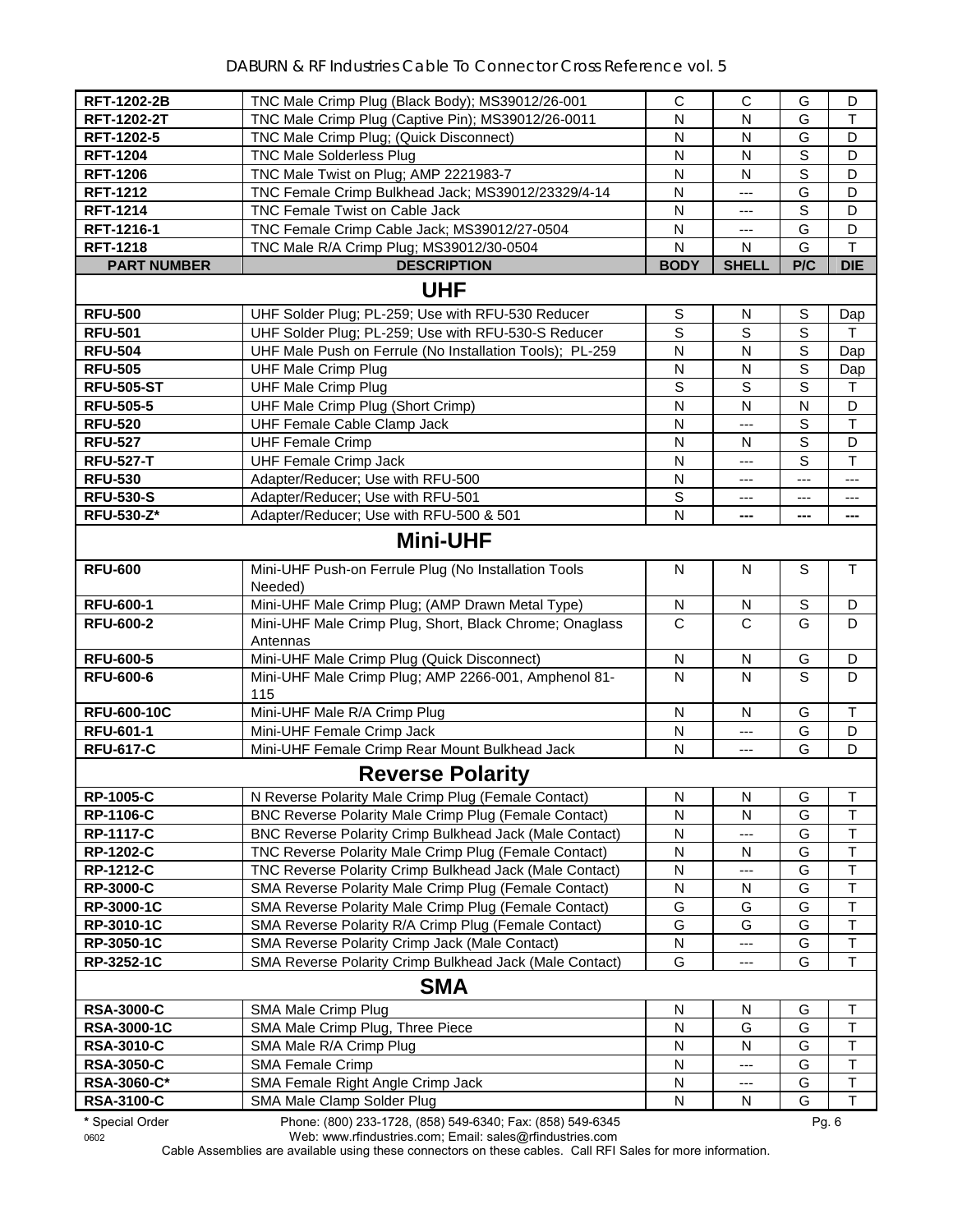DABURN & RF Industries Cable To Connector Cross Reference vol. 5

| <b>RSA-3110-C</b>  | SMA Male Right Angle Clamp Plug              | N           | N            | G   |            |
|--------------------|----------------------------------------------|-------------|--------------|-----|------------|
| <b>RSA-3220-C*</b> | SMA Male Crimp Bulkhead, 2-Hole Flange       | N           | N            | G   |            |
| RSA-3230-C*        | SMA Male Crimp Bulkhead, 4-Hole Flange       | N           | N            | G   |            |
| RSA-3252-1C*       | SMA Female Crimp Bulkhead                    | G           | $---$        | G   |            |
| <b>RSA-3252-C</b>  | SMA Female Crimp Bulkhead                    | N           | $---$        | G   |            |
| <b>RSA-3260-C</b>  | SMA Female Crimp Bulkhead, 2-Hole Flange     | N           | $---$        | G   |            |
| <b>RSA-3270-C</b>  | SMA Female Crimp Bulkhead, 4-Hole Flange     | N           | $---$        | G   |            |
|                    | <b>Reverse Thread</b>                        |             |              |     |            |
| <b>RT-1005-C</b>   | N Reverse Thread Male Crimp Plug             | N           | N            | G   |            |
| RT-1009-C-03       | N Reverse Thread Right Angle Male Crimp Plug | N           | N            | G   |            |
| <b>PART NUMBER</b> | <b>DESCRIPTION</b>                           | <b>BODY</b> | <b>SHELL</b> | P/C | <b>DIE</b> |
| <b>RT-1200-C</b>   | TNC Reverse Thread Male Clamp Plug           | N           | N            | S   |            |
| <b>RT-1202-C</b>   | TNC Reverse Thread Male Crimp Plug           | N           | N            | G   | D          |
| RT-3000-1C         | SMA Reverse Thread Male Crimp Plug           | N           | N            | G   |            |

## **DABURN D142B/U**

| <b>PART NUMBER</b>   | <b>DESCRIPTION</b>                                         | <b>SHELL</b>   | <b>BODY</b>    | P/C         | <b>DIE</b>              |
|----------------------|------------------------------------------------------------|----------------|----------------|-------------|-------------------------|
|                      | <b>BNC</b>                                                 |                |                |             |                         |
| RFB-1100-2           | <b>BNC Male Clamp Plug</b>                                 | N              | N              | G           | D                       |
| <b>RFB-1100-2ST</b>  | <b>BNC Male Clamp Plug</b>                                 | S              | S              | G           | T                       |
| <b>RFB-1102-T</b>    | <b>BNC Male Solderless Clamp Plug</b>                      | ${\sf N}$      | N              | S           | $\mathsf{T}$            |
| <b>RFB-1106-C1ST</b> | <b>BNC Male Crimp Plug</b>                                 | S              | S              | G           | $\mathsf T$             |
| RFB-1106-2TC1        | <b>BNC Male Crimp Plug</b>                                 | $\mathsf{N}$   | N              | G           | $\mathsf T$             |
| RFB-1106-C1          | <b>BNC Male Crimp</b>                                      | $\mathsf{N}$   | N              | G           | D                       |
| RFB-1110-C-04        | <b>BNC Male Right Angle Clamp Plug</b>                     | S              | S              | G           | $\overline{\mathsf{T}}$ |
| RFB-1110-C1          | BNC Male Right Angle Crimp Plug, RG-55                     | $\mathsf{N}$   | N              | G           | $\overline{\mathsf{T}}$ |
| RFB-1117-C1          | <b>BNC Female Crimp Rear Mount Bulkhead Jack</b>           | $\mathsf{N}$   | ---            | G           | D                       |
| RFB-1123-C1          | <b>BNC Female Crimp</b>                                    | N              | $---$          | G           | T                       |
|                      | <b>7/16 Din</b>                                            |                |                |             |                         |
| RFD-1600-2-C1        | 7/16 Din Male Clamp Plug Combo Straight or Right Angle     | S              | S              | S           | $\mathsf T$             |
| RFD-1605-2-C1        | 7/16 Din Male Crimp Plug Combo Straight or Right Angle     | $\overline{s}$ | $\overline{s}$ | S           | $\overline{\mathsf{T}}$ |
| RFD-1611-2-C1*       | 7/16 Din Male Crimp Rear Mount Bulkhead Plug               | S              | S              | S           | $\overline{\mathsf{T}}$ |
| RFD-1625-2-C1        | 7/16 Din Female Clamp Jack Combo Straight or Right Angle   | S              | $\overline{a}$ | S           | $\overline{\mathsf{T}}$ |
| RFD-1630-2-C1        | 7/16 Din Female Crimp Jack Combo Straight or Right Angle   | $\overline{s}$ | $\overline{a}$ | $\mathsf S$ | $\overline{\mathsf{T}}$ |
| RFD-1641-2-C1*       | 7/16 Din Female 4-Hole Flange Panel Mount Clamp Jack Combo | $\overline{s}$ | ---            | S           | $\overline{\mathsf{T}}$ |
|                      | Straight or Right Angle                                    |                |                |             |                         |
| RFD-1642-2-C1*       | 7/16 Din Female 4-Hole Flange Panel Mount Crimp Jack Combo | S              | ---            | S           | $\mathsf{T}$            |
|                      | Straight or Right Angle                                    |                |                |             |                         |
|                      | N                                                          |                |                |             |                         |
| <b>RFN-1000-N</b>    | N Male Clamp Plug                                          | $\mathsf{N}$   | $\mathsf{N}$   | G           | $\overline{\mathsf{T}}$ |
| <b>RFN-1000-1S</b>   | N Male Clamp Plug                                          | S              | S              | G           | $\mathsf{T}$            |
| <b>RFN-1001-S</b>    | N Male Solder Plug                                         | S              | $\overline{s}$ | G           | $\overline{\mathsf{T}}$ |
| <b>RFN-1005-C1</b>   | N Male Crimp Plug                                          | $\mathsf S$    | N              | G           | $\overline{\mathsf{T}}$ |
| RFN-1005-3C1         | N Male Crimp Plug                                          | S              | S              | G           | $\overline{\mathsf{T}}$ |
| RFN-1005-5C1         | N Male Quick Disconnect Crimp Plug                         | S              | S              | G           | T                       |
| RFN-1009-C1          | N Male R/A Crimp Plug                                      | $\overline{s}$ | S              | G           | $\overline{\mathsf{T}}$ |
| RFN-1021-6           | N Female 4-Hole Flange Panel Mount Clamp Jack              | $\overline{s}$ | ---            | G           | $\overline{\mathsf{T}}$ |
| RFN-1022-8-C1        | N Female Crimp, Rear Mount Bulkhead, RG-142/U              | N              | $\overline{a}$ | G           | $\overline{\mathsf{T}}$ |
| RFN-1025-1           | N Female Clamp Jack                                        | S              | $---$          | G           | $\mathsf{T}$            |
| <b>RFN-1027-C1</b>   | N Female Crimp Jack                                        | S              | $---$          | G           | T                       |
|                      | <b>TNC</b>                                                 |                |                |             |                         |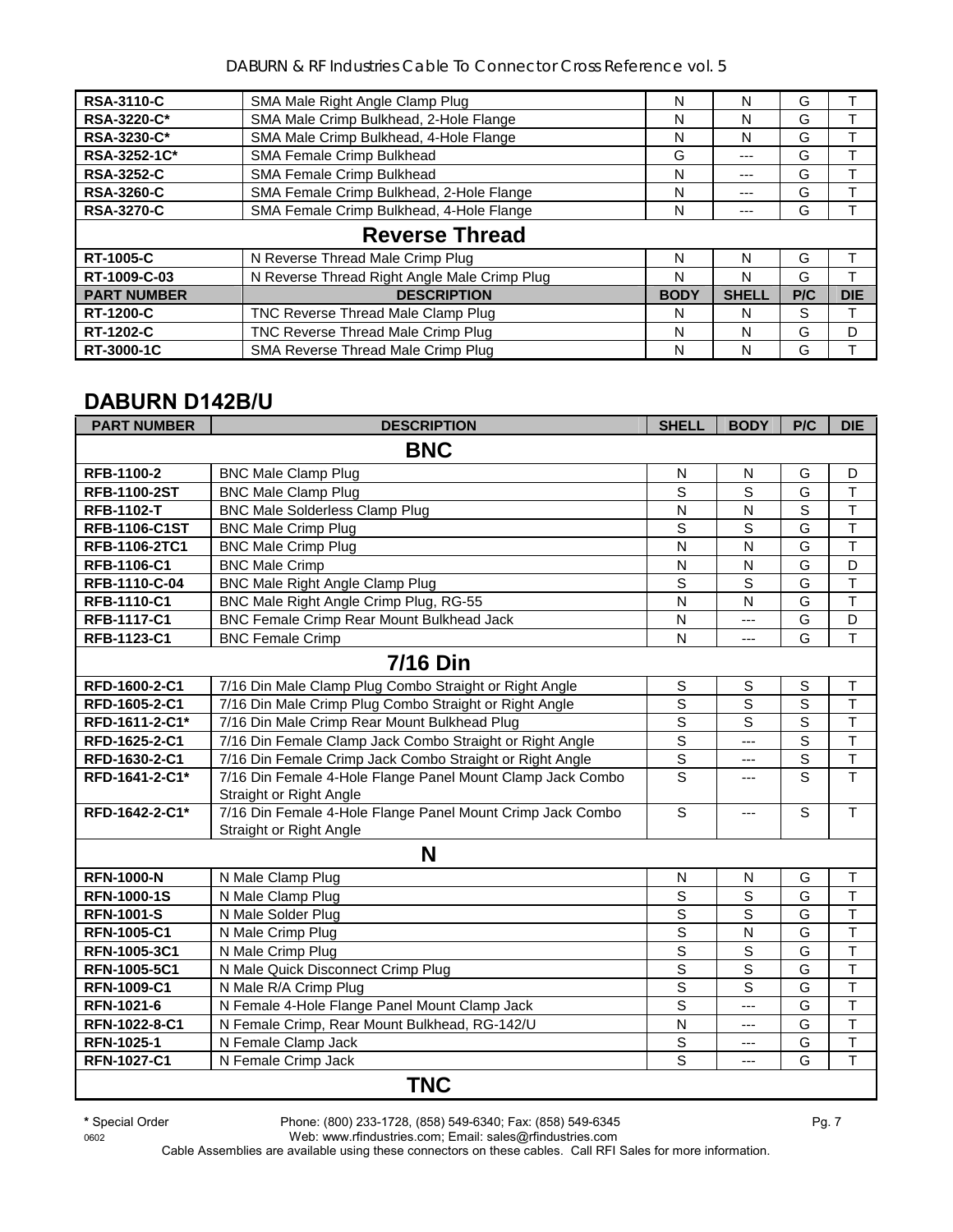#### DABURN & RF Industries Cable To Connector Cross Reference vol. 5

| <b>RFT-1200</b>    | TNC Male Clamp Plug                                           | N            | N            | G   | Τ                       |
|--------------------|---------------------------------------------------------------|--------------|--------------|-----|-------------------------|
| RFT-1202-C1        | <b>TNC Male Crimp Plug</b>                                    | N            | N            | G   | D                       |
| RFT-1202-2TC1      | TNC Male Crimp, RG-142/U                                      | N            | N            | G   | $\top$                  |
| RFT-1212-C1        | TNC Female Crimp Bulkhead Jack, Rear Mount with D-Flat & O-   | N            | ---          | G   | D                       |
|                    | Rina                                                          |              |              |     |                         |
| RFT-1216-C1        | <b>TNC Female Crimp Jack</b>                                  | N            | ---          | G   | D                       |
| RFT-1218-C1        | TNC Male R/A Crimp Plug                                       | N            | N            | G   | $\mathsf T$             |
|                    | <b>UHF</b>                                                    |              |              |     |                         |
| <b>RFU-500</b>     | UHF Solder Plug, PL-259                                       | $\mathbb S$  | N            | S   | Dap                     |
| <b>RFU-501</b>     | UHF Solder Plug, PL-259                                       | $\mathsf S$  | S            | S   | т                       |
| <b>RFU-505-C1</b>  | <b>UHF Male Crimp</b>                                         | N            | $\mathsf{N}$ | S   | Dap                     |
| <b>RFU-520</b>     | <b>UHF Female Clamp Jack</b>                                  | N            | ---          | S   | Т                       |
| <b>PART NUMBER</b> | <b>DESCRIPTION</b>                                            | <b>BODY</b>  | <b>SHELL</b> | P/C | <b>DIE</b>              |
| <b>RFU-530</b>     | Reducer/Adapter, Use with RFU-500 & 501; UG-175/U             | ---          | N            | --- | ---                     |
| <b>RFU-530-S</b>   | Reducer/Adapter, Use with RFU-500 & 501; UG-175/U             | ---          | S            | --- | ---                     |
| RFU-530-Z*         | Reducer/Adapter, Use with RFU-500 & 501; UG-175/U             | ---          | N            | --- | ---                     |
|                    | <b>Mini-UHF</b>                                               |              |              |     |                         |
| RFU-600-1C1        | Mini-UHF Male Crimp Plug                                      | $\mathsf{N}$ | N            | G   | D                       |
| RFU-600-6C1        | Mini-UHF Male Crimp Plug                                      | N            | $\mathsf{N}$ | S   | D                       |
| RFU-600-10C1       | Mini-UHF Male R/A Crimp Plug                                  | N            | N            | G   | $\mathsf T$             |
| <b>RFU-601-C1</b>  | Mini-UHF Female Crimp Jack, Die-cast Zinc                     | N            | ---          | S   | D                       |
|                    | <b>Reverse Polarity</b>                                       |              |              |     |                         |
| RP-1005-C1         | N Reverse Polarity Crimp Plug (Female Contact)                | N            | N            | G   | T                       |
| RP-1202-C1         | TNC Reverse Polarity Crimp Plug (Female Contact)              | N            | N            | G   | $\overline{\mathsf{T}}$ |
| RP-1212-C1         | TNC Reverse Polarity Rear Mount B/H Crimp Jack (Male Contact) | N            | ---          | G   | $\overline{\mathsf{T}}$ |
| RP-3000-C1         | SMA Reverse Polarity Crimp Plug (Female Contact)              | N            | N            | G   | $\overline{\mathsf{T}}$ |
| RP-3000-1C1        | SMA Reverse Polarity Crimp Plug (Female Contact)              | G            | G            | G   | $\overline{\mathsf{T}}$ |
| RP-3010-1C1        | SMA Reverse Polarity Right Angle Crimp Plug (Female Contact)  | G            | G            | G   | $\overline{\mathsf{T}}$ |
| RP-3050-1C1        | SMA Reverse Polarity Female Crimp Jack (Male Contact)         | G            | ---          | G   | $\overline{\mathsf{T}}$ |
| RP-3252-1C1        | SMA Reverse Polarity Bulkhead Crimp Jack (Male Contact)       | G            | ---          | G   | $\mathsf T$             |
|                    | <b>SMA</b>                                                    |              |              |     |                         |
| <b>RSA-3000-C1</b> | SMA Male Crimp Plug                                           | N            | N            | G   | $\top$                  |
| RSA-3010-1C1       | SMA Male Right Angle Crimp                                    | G            | G            | G   | $\top$                  |
| RSA-3010-C1        | SMA Male Right Angle Crimp                                    | N            | $\mathsf{N}$ | G   | $\overline{\mathsf{T}}$ |
| RSA-3050-C1        | SMA Female Crimp Jack                                         | N            | ---          | G   | $\overline{\mathsf{T}}$ |
| <b>RSA-3100-C</b>  | SMA Male Clamp Plug                                           | ${\sf N}$    | ${\sf N}$    | G   | $\overline{\mathsf{T}}$ |
| <b>RSA-3110-C</b>  | SMA Male Right Angle Clamp Plug                               | N            | N            | G   | $\overline{\mathsf{T}}$ |
| RSA-3252-1C1       | SMA Female Crimp Rear Mount Bulkhead Jack                     | G            |              | G   | T                       |
| RSA-3252-C1        | SMA Female Crimp Rear Mount Bulkhead Jack                     | N            |              | G   | T                       |
|                    | <b>Reverse Thread</b>                                         |              |              |     |                         |
| RT-1005-C1         | N Reverse Thread Male Crimp Plug                              | N            | N            | G   | T                       |
| RT-1009-C1-03      | N Reverse Thread Male Right Angle Crimp Plug                  | N            | N            | G   | $\top$                  |
| <b>RT-1200-C</b>   | TNC Reverse Thread Male Crimp Plug                            | N            | N            | G   | T                       |
| RT-1202-C1         | TNC Reverse Thread Male Crimp Plug                            | N            | N            | G   | $\top$                  |
| RT-3000-1C1        | SMA Reverse Thread Male Crimp Plug                            | G            | G            | G   | $\mathsf T$             |

## **DABURN 1923,1930, 1930C, 1930F,1930L, 1931A, D62A**

| <b>PART NUMBER</b> | <b>DESCRIPTION</b>         | <b>BODY</b> | <b>SHELL</b> | P/C | <b>DIE</b> |
|--------------------|----------------------------|-------------|--------------|-----|------------|
|                    | <b>BNC</b>                 |             |              |     |            |
| <b>RFB-1701-D</b>  | <b>BNC Male Clamp Plug</b> | Ν           | N            | ∽   |            |
|                    |                            |             |              |     |            |

**\*** Special Order Phone: (800) 233-1728, (858) 549-6340; Fax: (858) 549-6345 Pg. 8

Web: www.rfindustries.com; Email: sales@rfindustries.com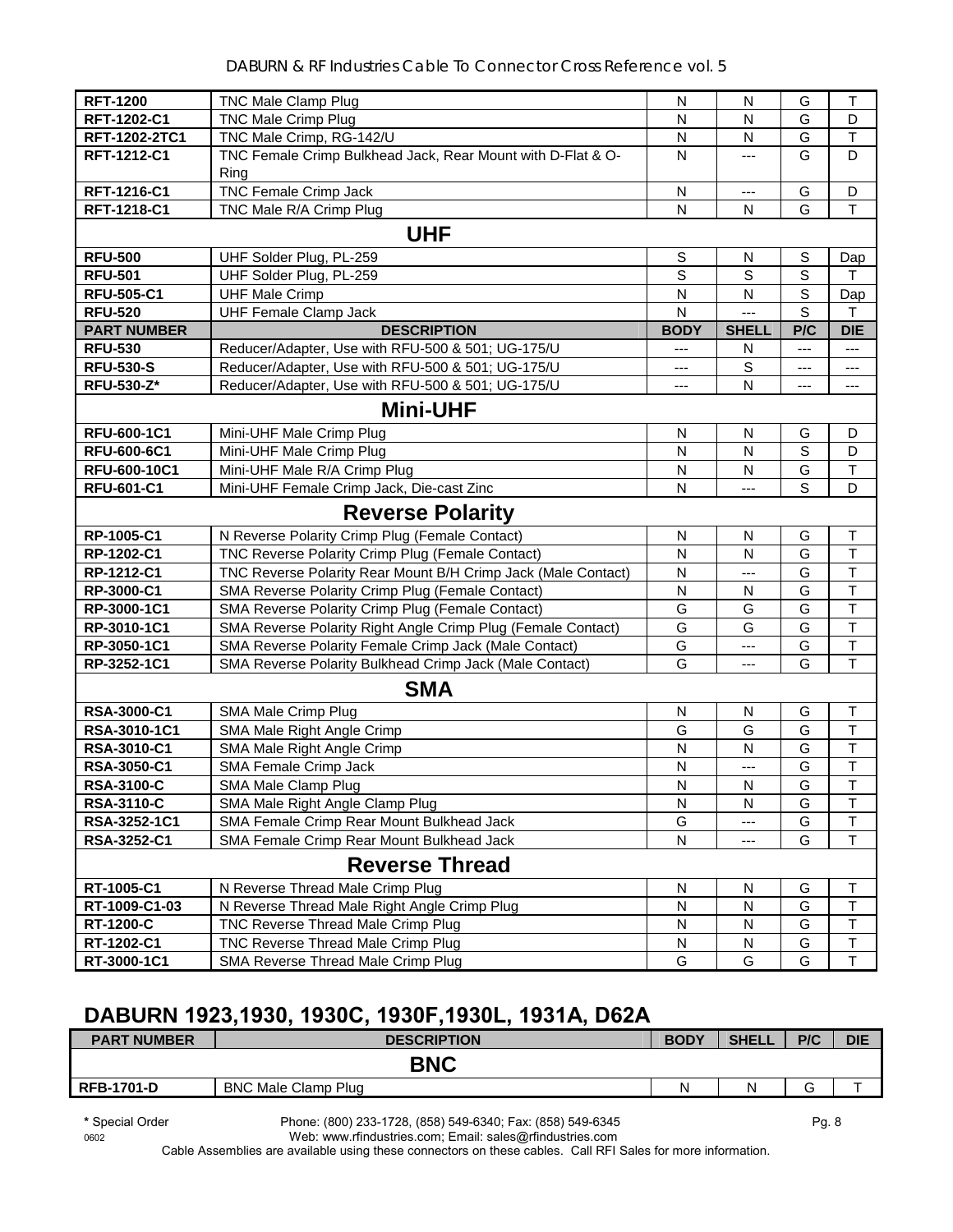| <b>RFB-1705</b>     | <b>BNC Male Twist-on Plug</b>                        | N                       | N              | S           | D                       |  |  |
|---------------------|------------------------------------------------------|-------------------------|----------------|-------------|-------------------------|--|--|
| RFB-1706-9          | <b>BNC Male Crimp Plug (Quick Disconnect)</b>        | N                       | N              | G           | D                       |  |  |
| <b>RFB-1707-D</b>   | <b>BNC Male Crimp Plug</b>                           | N                       | N              | G           | T                       |  |  |
| RFB-1707-2          | BNC Male Crimp Plug; UG-1789/U                       | N                       | N              | G           | D                       |  |  |
| RFB-1709-D*         | <b>BNC Male Right Angle Clamp Plug</b>               | N                       | N              | G           | T                       |  |  |
| <b>RFB-1710-D</b>   | <b>BNC Male Right Angle Crimp Plug</b>               | N                       | N              | G           | $\top$                  |  |  |
| RFB-1710-D-05*      | BNC Male Right Angle Twist On Plug                   | N                       | N              | G           | T                       |  |  |
| <b>RFB-1717</b>     | <b>BNC Female Crimp Bulkhead Jack</b>                | N                       | ---            | G           | D                       |  |  |
| <b>RFB-1717-D</b>   | BNC Female Crimp Rear Mount Bulkhead Jack            | N                       | ---            | G           | $\overline{\mathsf{T}}$ |  |  |
| <b>RFB-1720</b>     | BNC Female Solder Clamp Socket; UG-261/U             | N                       | ---            | S           | $\top$                  |  |  |
| RFB-1720-D*         | <b>BNC Female Clamp Jack</b>                         | N                       | ---            | G           | $\overline{\mathsf{T}}$ |  |  |
| <b>RFB-1722</b>     | <b>BNC Female Twist-on Socket Jack</b>               | N                       | ---            | $\mathsf S$ | D                       |  |  |
| <b>RFB-1724</b>     | <b>BNC Female Crimp Jack</b>                         | N                       | $---$          | G           | D                       |  |  |
| <b>RFB-1724-D</b>   | <b>BNC Female Crimp Jack</b>                         | ${\sf N}$               | ---            | G           | $\overline{\mathsf{T}}$ |  |  |
| <b>PART NUMBER</b>  | <b>DESCRIPTION</b>                                   | <b>BODY</b>             | <b>SHELL</b>   | P/C         | <b>DIE</b>              |  |  |
| <b>RFB-1760</b>     | BNC Wall Plate Flush Mount Crimp Jack                | N                       | ---            | G           | D                       |  |  |
| <b>RFB-1761</b>     | BNC Wall Plate Flush Mount Twist-on Jack             | N                       | ---            | G           | D                       |  |  |
| <b>Mini Bayonet</b> |                                                      |                         |                |             |                         |  |  |
| <b>RFM-2000</b>     | Mini-Bayonet Female Crimp Cable Jack; Kings KM-59-23 | ${\sf N}$               | ---            | G           | $\top$                  |  |  |
|                     | N                                                    |                         |                |             |                         |  |  |
| <b>RFN-1001-S</b>   | N Male Solder Plug                                   | $\mathsf S$             | $\mathsf S$    | G           | $\top$                  |  |  |
| <b>RFN-1904-1N</b>  | N Male Clamp Solder Plug; UG-603/U, A/U              | $\overline{\mathsf{N}}$ | N              | G           | $\mathsf T$             |  |  |
| <b>RFN-1904-1S</b>  | N Male Clamp Solder Plug; UG-603/U, A/U              | $\mathbb S$             | $\mathbb S$    | G           | $\mathsf T$             |  |  |
| <b>RFN-1907-2S</b>  | N Male Crimp Plug                                    | S                       | $\overline{s}$ | G           | T                       |  |  |
|                     | <b>TNC</b>                                           |                         |                |             |                         |  |  |
| RFT-1801*           | TNC Male Clamp Solder Plug                           | N                       | N              | $\mathbb S$ | $\mathsf T$             |  |  |
| RFT-1803-1          | TNC Male Crimp Plug (Captive Pin); MS39012/26-0012   | N                       | N              | G           | D                       |  |  |
| <b>RFT-1805</b>     | TNC Male Solderless Plug; Amphenol 31-5061           | N                       | N              | S           | D                       |  |  |
| <b>RFT-1807</b>     | TNC Male Twist on Plug; AMP 221983-1                 | N                       | $\mathsf{N}$   | S           | D                       |  |  |
| <b>RFT-1813</b>     | TNC Female Crimp Bulkhead; MS39012/28-0012           | N                       | ---            | G           | D                       |  |  |
| <b>RFT-1815</b>     | TNC Female Twist on Cable Jack                       | N                       | ---            | S           | D                       |  |  |
|                     | <b>UHF</b>                                           |                         |                |             |                         |  |  |
| <b>RFU-500</b>      | UHF Solder Plug; PL-259; Use with RFU-531 Reducer    | S                       | N              | S           | Dap                     |  |  |
| <b>RFU-501</b>      | UHF Solder Plug; PL-259; Use with RFU-531-S Reducer  | $\mathsf S$             | S              | S           | $\mathsf T$             |  |  |
| <b>RFU-506</b>      | <b>UHF Male Crimp Plug</b>                           | $\overline{\mathsf{N}}$ | N              | S           | Dap                     |  |  |
| RFU-520-D-03        | <b>UHF Female Clamp Jack</b>                         | $\overline{\mathsf{N}}$ | ---            | G           | $\sf T$                 |  |  |
| <b>RFU-531</b>      | Adapter/Reducer; Use with RFU-500                    | N                       | ${\sf N}$      | ---         | ---                     |  |  |
| <b>RFU-531-S</b>    | Adapter/Reducer; Use with RFU-501                    | ---                     | S              | ---         | ---                     |  |  |
| RFU-531-Z*          | Adapter/Reducer; Use with RFU-501                    |                         | S              | ---         | ---                     |  |  |
|                     | <b>Mini-UHF</b>                                      |                         |                |             |                         |  |  |
| <b>RFU-601-5</b>    | Mini-UHF Female Crimp Jack                           | $\mathsf{N}$            | ---            | $\mathsf S$ | T                       |  |  |
|                     | <b>MHV</b>                                           |                         |                |             |                         |  |  |
| <b>RHV-100-D</b>    | Medium High Voltage Male Clamp Plug                  | N                       | N              | G           | T                       |  |  |
| <b>RHV-106-D</b>    | Medium High Voltage Male Crimp Plug                  | N                       | ${\sf N}$      | G           | T                       |  |  |
| <b>RHV-124-D</b>    | Medium High Voltage Female Clamp Jack                | $\mathsf{N}$            | ---            | G           | $\mathsf T$             |  |  |

## **DABURN 1925, 1925C, 1925F, D213/U**

| <b>PART NUMBER</b>      | <b>DESCRIPTION</b>                                                                                                     | <b>BODY</b> | <b>SHELL</b> | P/C   | <b>DIE</b> |
|-------------------------|------------------------------------------------------------------------------------------------------------------------|-------------|--------------|-------|------------|
| <b>BNC</b>              |                                                                                                                        |             |              |       |            |
| <b>RFB-1101-1EN</b>     | BNC Male Clamp Solder Plug: UG-959A/U                                                                                  | N           | N            | G     | D          |
| * Special Order<br>0602 | Phone: (800) 233-1728, (858) 549-6340; Fax: (858) 549-6345<br>Web: www.rfindustries.com; Email: sales@rfindustries.com |             |              | Pg. 9 |            |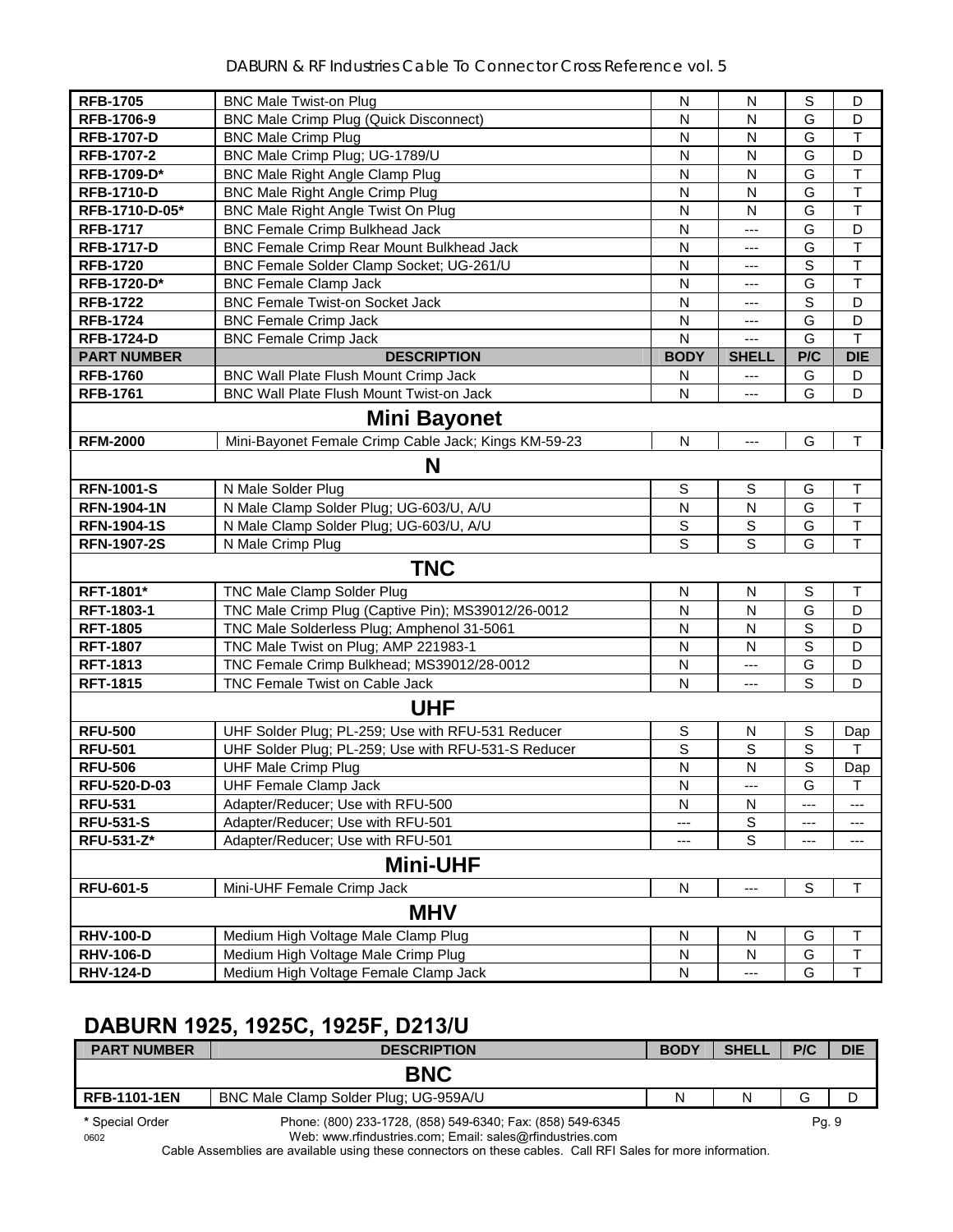| <b>7/16 Din</b>    |                                                                          |                |                |                |                         |  |
|--------------------|--------------------------------------------------------------------------|----------------|----------------|----------------|-------------------------|--|
| RFD-1600-2-E       | Male Clamp Combination Connector                                         | $\mathsf S$    | $\mathbf S$    | $\mathsf{S}$   | T                       |  |
| RFD-1605-2-E       | <b>Male Crimp Combination Connector</b>                                  | $\overline{s}$ | S              | S              | T                       |  |
| RFD-1625-2-E       | Female Clamp Combination Connector                                       | $\overline{s}$ | ---            | S              | $\overline{\mathsf{T}}$ |  |
| RFD-1630-2-E       | Female Crimp Combination Connector                                       | $\overline{s}$ | $\overline{a}$ | S              | T                       |  |
| RFD-1641-2-E*      | Female 4 Hole Flange Clamp Combination Connector                         | $\overline{s}$ | ---            | $\overline{s}$ | $\overline{\mathsf{T}}$ |  |
| RFD-1642-2-E*      | Female 4 Hole Flange Crimp Combination Connector                         | S              | $\overline{a}$ | S              | $\mathsf{T}$            |  |
|                    | N                                                                        |                |                |                |                         |  |
| <b>RFN-1001-S</b>  | N Male Solder Plug                                                       | $\mathsf S$    | S              | G              | $\mathsf{T}$            |  |
| <b>RFN-1002-1N</b> | N Male Solder Clamp Plug                                                 | N              | N              | G              | $\mathsf{T}$            |  |
| <b>RFN-1002-1S</b> | N Male Solder Clamp Plug                                                 | $\mathsf{S}$   | S              | G              | $\overline{\mathsf{T}}$ |  |
| <b>RFN-1006-3E</b> | N Male Crimp Plug; UG-1681/U                                             | S              | S              | G              | T                       |  |
| <b>RFN-1008-3E</b> | N Male Right Angle Clamp Plug                                            | $\overline{s}$ | $\overline{s}$ | G              | $\overline{\mathsf{T}}$ |  |
| RFN-1009-3E        | N Male Right Angle Crimp Plug                                            | $\mathsf{S}$   | $\mathbf S$    | G              | $\mathsf T$             |  |
| RFN-1021-7*        | N Female 4-Hole Flange Panel Mount Clamp                                 | S              | ---            | G              | $\overline{\mathsf{T}}$ |  |
| <b>PART NUMBER</b> | <b>DESCRIPTION</b>                                                       | <b>BODY</b>    | <b>SHELL</b>   | P/C            | <b>DIE</b>              |  |
| RFN-1024-1         | N Female Cable Clamp Jack; UG-23D/U, F/U                                 | S              | ---            | G              | $\mathsf{T}$            |  |
| <b>RFN-1028</b>    | N Female Crimp Jack                                                      | $\overline{s}$ | ---            | G              | T                       |  |
|                    | <b>TNC</b>                                                               |                |                |                |                         |  |
| RFT-1218-E*        | TNC Male Right Angle Crimp Plug                                          | N              | N              | G              | Τ                       |  |
| <b>RFT-1219-E</b>  | TNC Male Right Angle Clamp Plug                                          | N              | N              | G              | $\mathsf{T}$            |  |
|                    | <b>UHF</b>                                                               |                |                |                |                         |  |
| <b>RFU-500</b>     | UHF Solder Plug; PL-259                                                  | $\mathbb S$    | N              | $\mathbb S$    | Dap                     |  |
| <b>RFU-501</b>     | UHF Solder Plug; PL-259                                                  | $\mathsf S$    | S              | $\mathsf S$    | $\sf T$                 |  |
| <b>RFU-503</b>     | UHF Male, Waterproof Plug (w/ Silicon Rubber O-Rings / Seals);<br>PL-259 | N              | N              | S              | $\overline{1}$          |  |
| <b>RFU-507</b>     | <b>UHF Male Crimp Plug</b>                                               | N              | N              | S              | Dap                     |  |
| <b>RFU-507-S</b>   | <b>UHF Male Crimp Plug</b>                                               | S              | S              | S              | Dap                     |  |
| <b>RFU-507-ST</b>  | <b>UHF Male Crimp Plug</b>                                               | $\mathsf S$    | S              | S              | T                       |  |
| <b>RFU-520-1E</b>  | UHF Female Cable Clamp Jack                                              | N              | ---            | S              | $\overline{\mathsf{T}}$ |  |
|                    | <b>MHV</b>                                                               |                |                |                |                         |  |
| <b>RHV-100-E</b>   | Medium High Voltage Male Clamp Plug                                      | N              | N              | G              | $\mathsf T$             |  |

## **DABURN D214/U**

| <b>PART NUMBER</b> | <b>DESCRIPTION</b>                                                       | <b>BODY</b> | <b>SHELL</b> | P/C | <b>DIE</b> |  |  |
|--------------------|--------------------------------------------------------------------------|-------------|--------------|-----|------------|--|--|
|                    | N                                                                        |             |              |     |            |  |  |
| <b>RFN-1001-S</b>  | N Male Solder Plug                                                       | S           | S            | G   |            |  |  |
| <b>RFN-1006-3F</b> | N Male Crimp Plug; UG-1682/U                                             | S           | S            | G   |            |  |  |
| <b>RFN-1009-3F</b> | N Male R/A Crimp Plug                                                    | S           | S            | G   |            |  |  |
| UHF                |                                                                          |             |              |     |            |  |  |
| <b>RFU-500</b>     | UHF Solder Plug; PL-259                                                  | S           | N            | S   | Dap        |  |  |
| <b>RFU-501</b>     | UHF Solder Plug; PL-259                                                  | S           | S            | S   |            |  |  |
| <b>RFU-503</b>     | UHF Male, Waterproof Plug (w/ Silicon Rubber O-Rings / Seals);<br>PL-259 | N           | N            | S   |            |  |  |
| <b>RFU-507-STF</b> | <b>UHF Male Crimp Plug</b>                                               | S           | S            | S   |            |  |  |
| <b>RFU-520-1E</b>  | UHF Female Cable Clamp Jack                                              | N           | ---          | S   |            |  |  |

## **DABURN D6/U**

| <b>PART NUMBER</b> | <b>DESCRIPTION</b>                                         | <b>BODY</b> | <b>SHELL</b> | P/C | <b>DIE</b> |
|--------------------|------------------------------------------------------------|-------------|--------------|-----|------------|
| * Special Order    | Phone: (800) 233-1728, (858) 549-6340; Fax: (858) 549-6345 |             |              |     | Pg. 10     |

0602 Web: www.rfindustries.com; Email: sales@rfindustries.com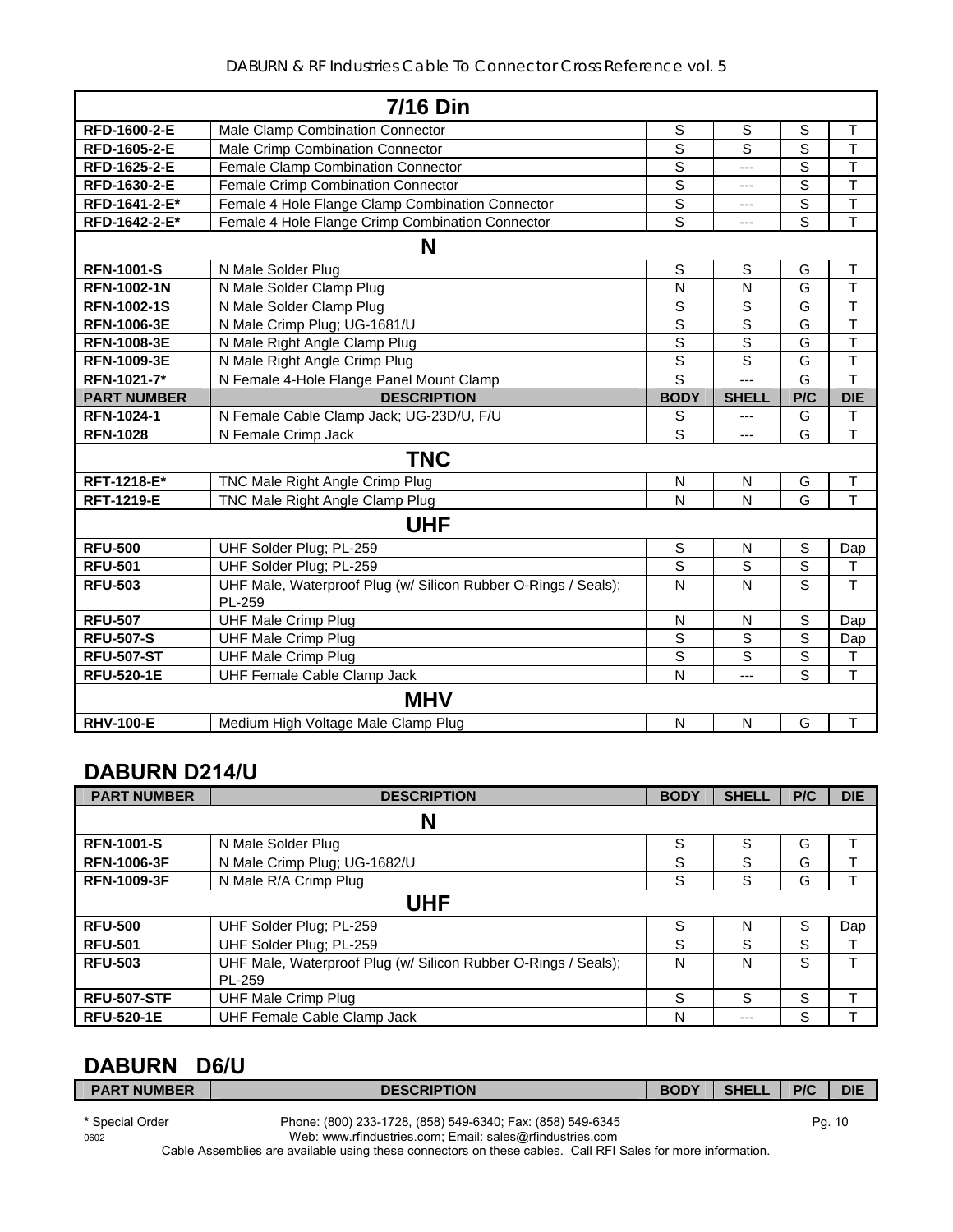|                   | <b>BNC</b>                                       |   |       |   |  |  |
|-------------------|--------------------------------------------------|---|-------|---|--|--|
| <b>RFB-1707-Q</b> | <b>BNC Male Crimp Plug</b>                       | N | N     | G |  |  |
| <b>RFB-1710-Q</b> | <b>BNC Male Right Angle Crimp Plug</b>           | N | N     | G |  |  |
| <b>RFB-1717-Q</b> | <b>BNC Female Crimp Rear Mount Bulkhead Jack</b> | N | $---$ | G |  |  |
| <b>RFB-1724-Q</b> | <b>BNC Female Crimp Jack</b>                     | N | $---$ | G |  |  |
| <b>TNC</b>        |                                                  |   |       |   |  |  |
| <b>RFT-1803-Q</b> | <b>TNC Male Crimp Plug</b>                       | N | N     | G |  |  |

## **DABURN 1927**

| <b>PART NUMBER</b> | <b>DESCRIPTION</b>                               | <b>BODY</b> | <b>SHELL</b> | P/C | <b>DIE</b> |
|--------------------|--------------------------------------------------|-------------|--------------|-----|------------|
|                    | <b>BNC</b>                                       |             |              |     |            |
| <b>RFB-1707-R</b>  | <b>BNC Male Crimp Plug</b>                       | N           |              | G   |            |
| <b>RFB-1710-R*</b> | <b>BNC Male Right Angle Crimp Plug</b>           | N           |              | G   |            |
| <b>RFB-1717-R*</b> | <b>BNC Female Crimp Rear Mount Bulkhead Jack</b> | N           | $---$        | G   |            |
| <b>RFB-1724-R*</b> | <b>BNC Female Crimp Jack</b>                     | N           | $---$        | G   |            |

## **DABURN D179B/U, D187A/U**

| <b>PART NUMBER</b> | <b>DESCRIPTION</b>                                    | <b>BODY</b> | <b>SHELL</b> | P/C | <b>DIE</b> |  |
|--------------------|-------------------------------------------------------|-------------|--------------|-----|------------|--|
|                    | <b>BNC</b>                                            |             |              |     |            |  |
| <b>RFB-1707-S</b>  | <b>BNC Male Crimp Plug</b>                            | N           | N            | G   | т          |  |
| <b>RFB-1710-S*</b> | <b>BNC Male Right Angle Crimp Plug</b>                | N           | N            | G   | D          |  |
| <b>RFB-1717-S</b>  | <b>BNC Female Crimp Rear Mount Bulkhead Jack</b>      | N           | ---          | G   | т          |  |
| <b>RFB-1724-S</b>  | <b>BNC Female Crimp Jack</b>                          | N           | ---          | G   |            |  |
| Mini-SMB 75 Ohm    |                                                       |             |              |     |            |  |
| RSB-200-1-179      | SMB Crimp Plug, for RG-179/U Only                     | G           | ---          | G   | т          |  |
| RSB-210-1-179      | SMB Right Angle Crimp Plug, for RG-179/U Only         | G           | ---          | G   |            |  |
| RSB-220-1-179      | SMB Crimp Jack, for RG-179/U Only                     | G           | ---          | G   |            |  |
| RSB-221-1-179      | SMB Bulkhead Crimp Jack, for RG-179/U Only            | G           | ---          | G   |            |  |
| SMB 75 Ohm         |                                                       |             |              |     |            |  |
| RSB-300-1-179      | SMB Crimp Plug, for RG-179/U Only                     | G           | ---          | G   | т          |  |
| RSB-301-179        | SMB Crimp Plug, with Locking Shell, for RG-179/U Only | N           | ---          | G   | т          |  |
| RSB-310-1-179      | SMB Right Angle Crimp Plug, for RG-179/U Only         | G           | ---          | G   |            |  |

## **DABURN 1925X**

| <b>PART NUMBER</b>  | <b>DESCRIPTION</b>                                        | <b>BODY</b> | <b>SHELL</b> | P/C | <b>DIE</b> |  |
|---------------------|-----------------------------------------------------------|-------------|--------------|-----|------------|--|
| <b>BNC</b>          |                                                           |             |              |     |            |  |
| <b>RFB-1101-1X</b>  | BNC Male Clamp Solder Plug; UG-959A/U                     | N           | N            | G   | D          |  |
| <b>RFB-1107-1X</b>  | <b>BNC Male Crimp Plug</b>                                | N           | N            | G   | D          |  |
| <b>RFB-1110-X</b>   | BNC Male R/A Crimp Plug                                   | N           | N            | G   |            |  |
| <b>RFB-1124-1X</b>  | <b>BNC Female Crimp Jack</b>                              | N           | ---          | G   | D          |  |
|                     | <b>7/16 Din</b>                                           |             |              |     |            |  |
| <b>RFD-1600-2-X</b> | 7/16 Din Male Clamp Plug Combo Straight or Right Angle    | S           | S            | S   |            |  |
| <b>RFD-1605-2-X</b> | 7/16 Din Male Crimp Plug Combo Straight or Right Angle    | S           | S            | S   |            |  |
| RFD-1625-2-X        | 7/16 Din Female Clamp Jack Combo Straight or Right Angle  | S           | ---          | S   |            |  |
| RFD-1630-2-X        | 7/16 Din Female Crimp Jack Combo Straight or Right Angle  | S           | ---          | S   |            |  |
| RFD-1641-2-X*       | 7/16 Din Female 4 Hole Flange Clamp Combo Straight or R/A | S           | ---          | S   |            |  |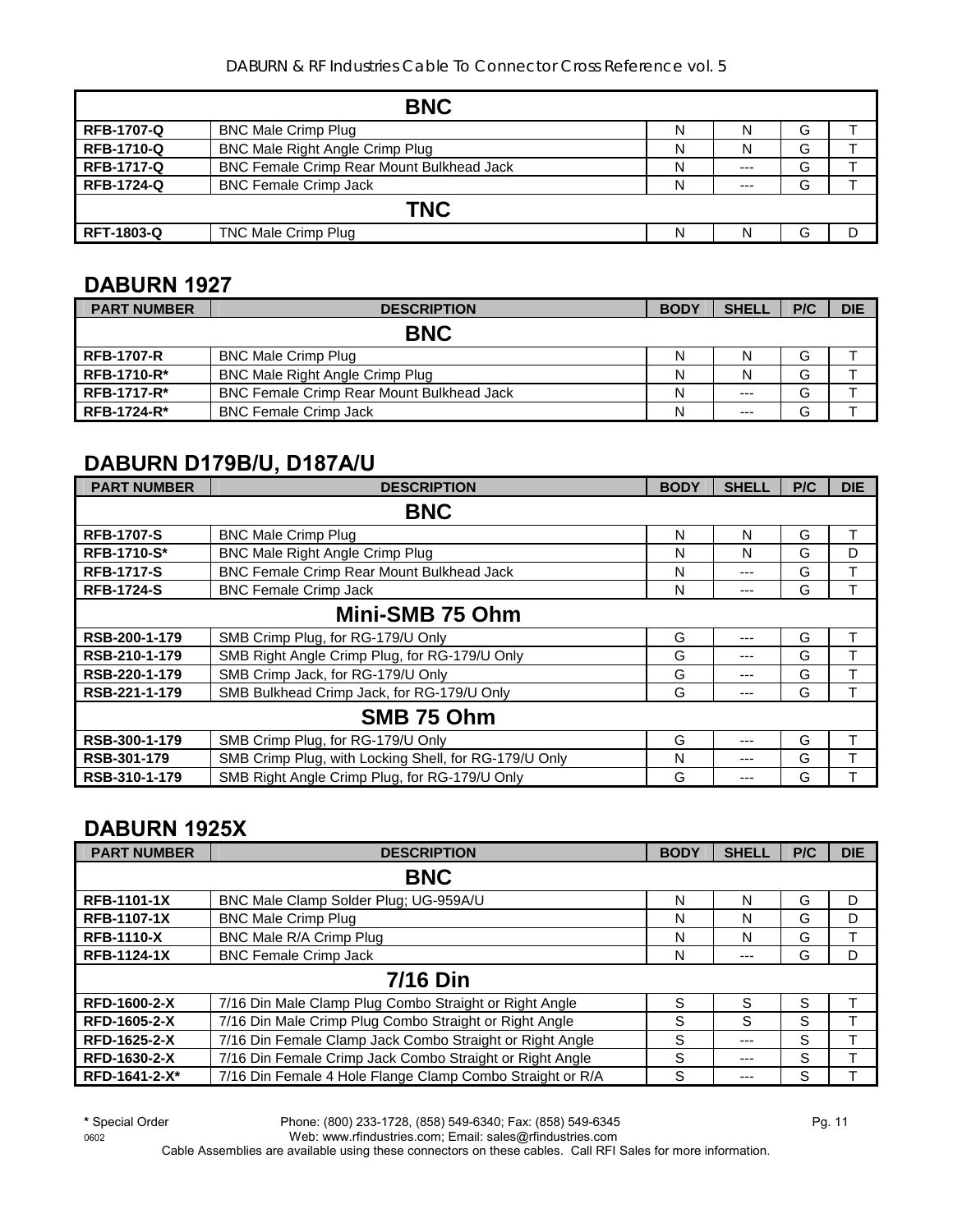| <b>FME</b>          |                                           |                         |                |     |                         |  |  |
|---------------------|-------------------------------------------|-------------------------|----------------|-----|-------------------------|--|--|
| <b>RFE-6050-X</b>   | FME Female Crimp Jack                     | N                       | ---            | G   | Τ                       |  |  |
|                     | N                                         |                         |                |     |                         |  |  |
| <b>RFN-1001-S</b>   | N Male Solder Plug                        | S                       | $\mathsf{S}$   | G   | T                       |  |  |
| <b>RFN-1004-1SX</b> | N Male Clamp Plug                         | S                       | S              | G   | T                       |  |  |
| <b>RFN-1007-2SX</b> | N Male Crimp Plug                         | $\overline{s}$          | S              | G   | $\overline{\mathsf{T}}$ |  |  |
| <b>RFN-1009-X*</b>  | N Male Right Angle Crimp Plug             | S                       | S              | G   | T                       |  |  |
| RFN-1009-X-04       | N Male Right Angle Crimp Plug             | N                       | N              | G   | T                       |  |  |
| <b>RFN-1026-1X</b>  | N Female Clamp Jack                       | $\mathsf S$             | ---            | G   | T                       |  |  |
| <b>RFN-1029-SX</b>  | N Female Crimp Jack                       | S                       | ---            | G   | T                       |  |  |
|                     | <b>TNC</b>                                |                         |                |     |                         |  |  |
| <b>RFT-1201-1X</b>  | TNC Male Clamp Plug                       | N                       | N              | G   | T                       |  |  |
| RFT-1203-1X         | <b>TNC Male Crimp Plug</b>                | N                       | N              | G   | D                       |  |  |
| <b>RFT-1213-X</b>   | TNC Female Crimp Rear Mount Bulkhead Jack | N                       | ---            | G   | D                       |  |  |
| <b>RFT-1217-X</b>   | <b>TNC Female Crimp Jack</b>              | $\mathsf{N}$            | $\overline{a}$ | G   | D                       |  |  |
|                     | <b>UHF</b>                                |                         |                |     |                         |  |  |
| <b>RFU-500</b>      | <b>UHF Male Solder Plug</b>               | S                       | N              | S   | Dap                     |  |  |
| <b>RFU-501</b>      | <b>UHF Male Clamp Plug</b>                | S                       | S              | S   | T                       |  |  |
| <b>RFU-508-X</b>    | <b>UHF Male Crimp Plug</b>                | N                       | N              | S   | Dap                     |  |  |
| <b>PART NUMBER</b>  | <b>DESCRIPTION</b>                        | <b>BODY</b>             | <b>SHELL</b>   | P/C | <b>DIE</b>              |  |  |
|                     | <b>Mini-UHF</b>                           |                         |                |     |                         |  |  |
| <b>RFU-600-1X</b>   | Mini-UHF Male Crimp Plug                  | $\overline{\mathsf{N}}$ | N              | G   | D                       |  |  |
| <b>RFU-601-1X</b>   | Mini-UHF Female Crimp Jack                | $\mathsf{N}$            | $\overline{a}$ | S   | D                       |  |  |
| <b>SMA</b>          |                                           |                         |                |     |                         |  |  |
| <b>RSA-3000-X</b>   | SMA Male Crimp Plug                       | N                       | N              | G   | $\top$                  |  |  |
| <b>RSA-3010-X</b>   | SMA Male Right Angle Crimp Plug           | N                       | N              | G   | T                       |  |  |
| <b>RSA-3050-X</b>   | SMA Female Crimp Jack                     | $\mathsf{N}$            | ---            | G   | T                       |  |  |
|                     | <b>Reverse Thread</b>                     |                         |                |     |                         |  |  |
| RT-1203-1X          | TNC Reverse Thread Male Crimp Plug        | N                       | N              | G   | T                       |  |  |

**Cable assemblies using any Daburn cable with any standard RF connector listed here are available in any specified length with short lead times. All flexible crimp cable assemblies are fabricated with soldered center contacts and adhesive lined shrink tubing for additional cable retention and strain relief.** 

**More cable to connector cross references are available which include: Alpha, Antenna Specialist, BICCGeneral, Belden, Carol, Comm/Scope, Cushcraft Ultralink, CCI/Intercomp, Dearborn, General/Guardian, GEPCO, Harbour Industries, Haverhill, Manhattan CDT, Micro-Coax, Military, National, Remee, Saxton, Standard Wire, Thermax CDT, Times Microwave, WestPenn CDT.** 

**Regarding any requirement you may have, please contact RF Industries at the following address:**

7610 Miramar Road, San Diego, CA 92126-4202 (858) 549-6340 (800) 233-1728 Fax: (858) 549-6345